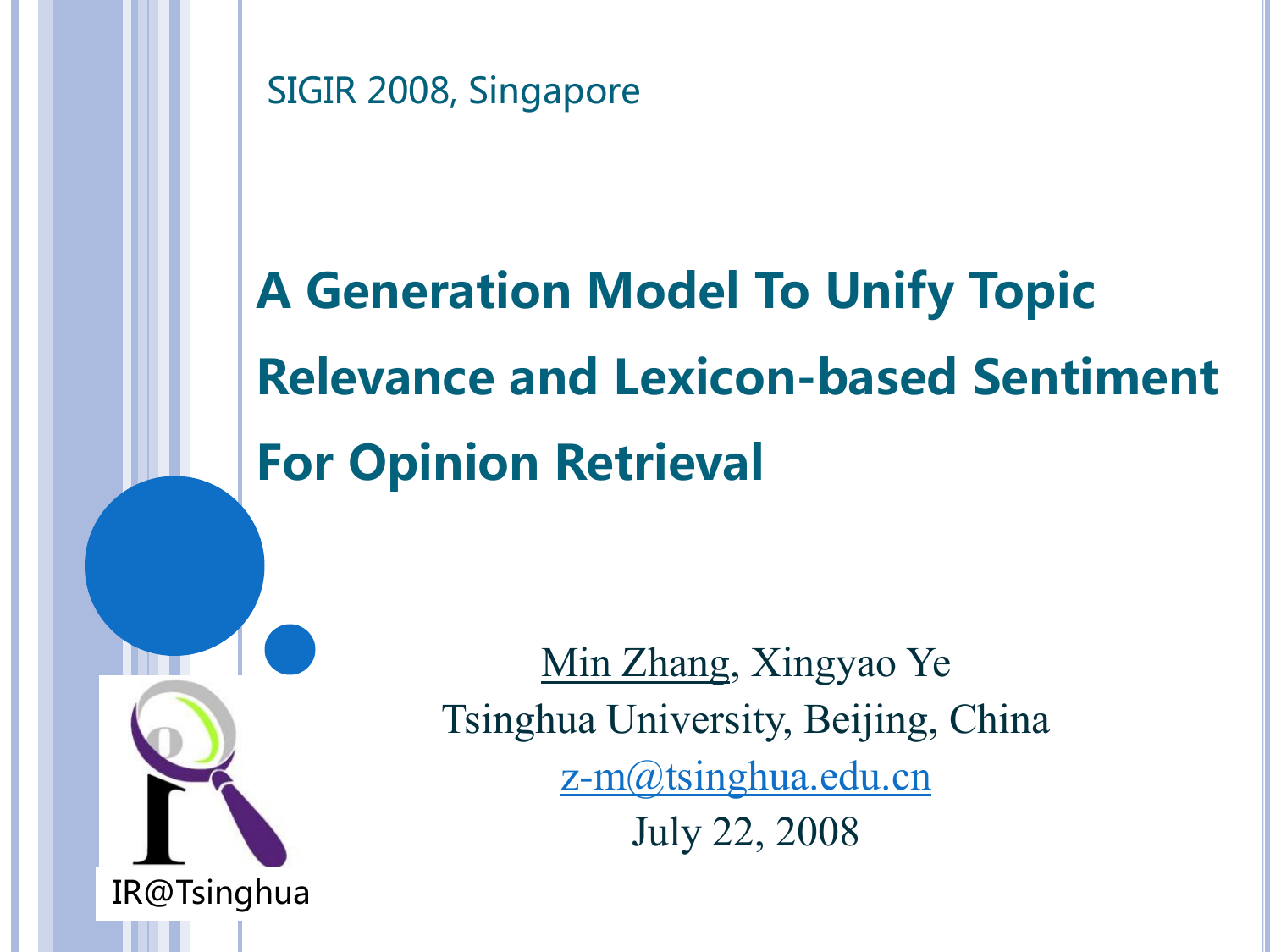#### Introduction



 A growing interest in finding out people's opinions from web data

- Product survey
- Advertisement analysis …
- Political opinion polls
- TREC started a special track on blog data in 2006 blog opinion retrieval

o It has been the track that has the most participants in 2007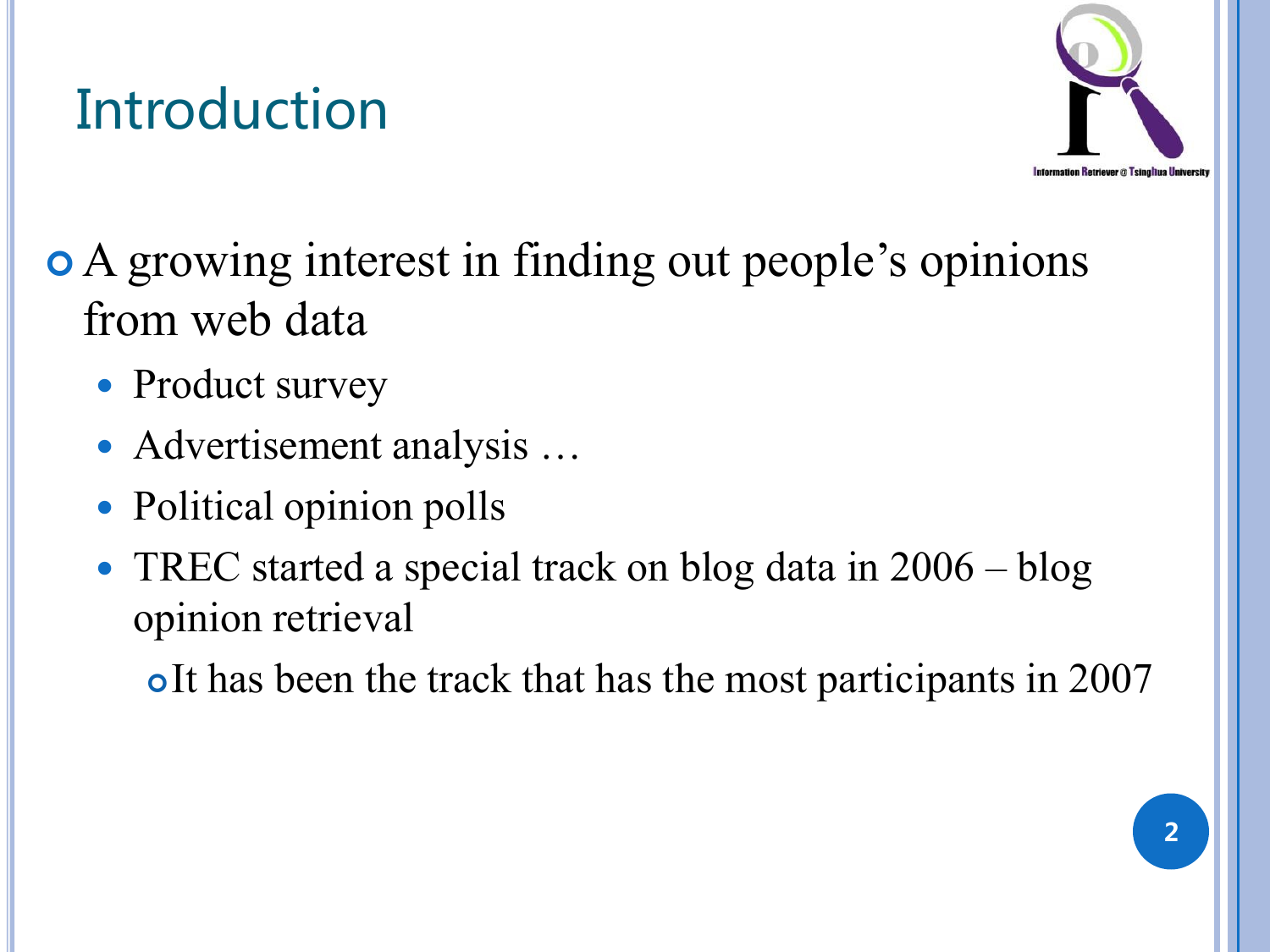# Related Work



- The popular opinion identification approaches
	- Text classification [Tong 01, Liu 05, Zhang 06, etc]
	- Lexicon-based sentiment analysis [Liao 06, Mishne 06, Yang 06, Oard 06, Macdonald 07]
	- Opinion retrieval
- Opinion retrieval: To find the **sentimental relevant** documents according to a user's query
- Topicality and polarity are first fused together to form the notion of opinion retrieval by Hurst and Nigam [Hurst 04]
	- Emphasize on how to judge the existence of opinions
- First generation model on opinion ranking using the cross entropy of topics and sentiments [Eguchi 06]  $\alpha \sum_{v} R_{t}(v) \log P_{t}(v) + (1 - \alpha) \sum_{v} R_{s}(v) \log P_{s}(v)$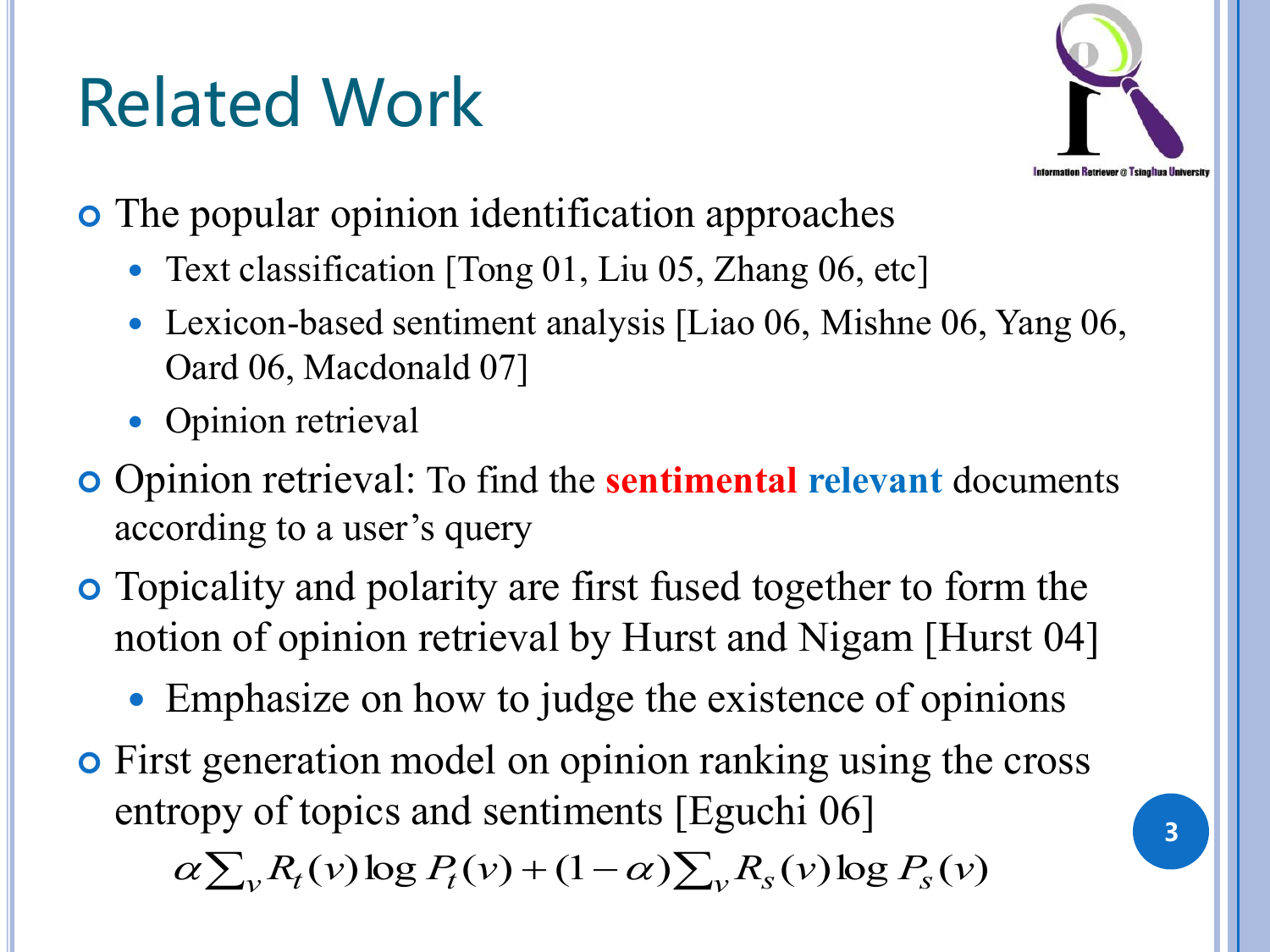#### Related Work (cont.)



- One of the key problems: How to combine opinion score with relevance score of each document for ranking
- Ad hoc solutions of combining relevance ranking and opinion detection result
	- 2 steps: rank with relevance , then re-rank with sentiment score
	- Generally linear combination by experience
	- TREC blog 06 observation [Ounis 06]
		- Existing methods to sentimental document ranking provide no improvements over mere topic-relevance ranking
	- TREC blog 07
		- Better result, but still an interesting observation that the topicrelevance result outperforms most opinion-based approaches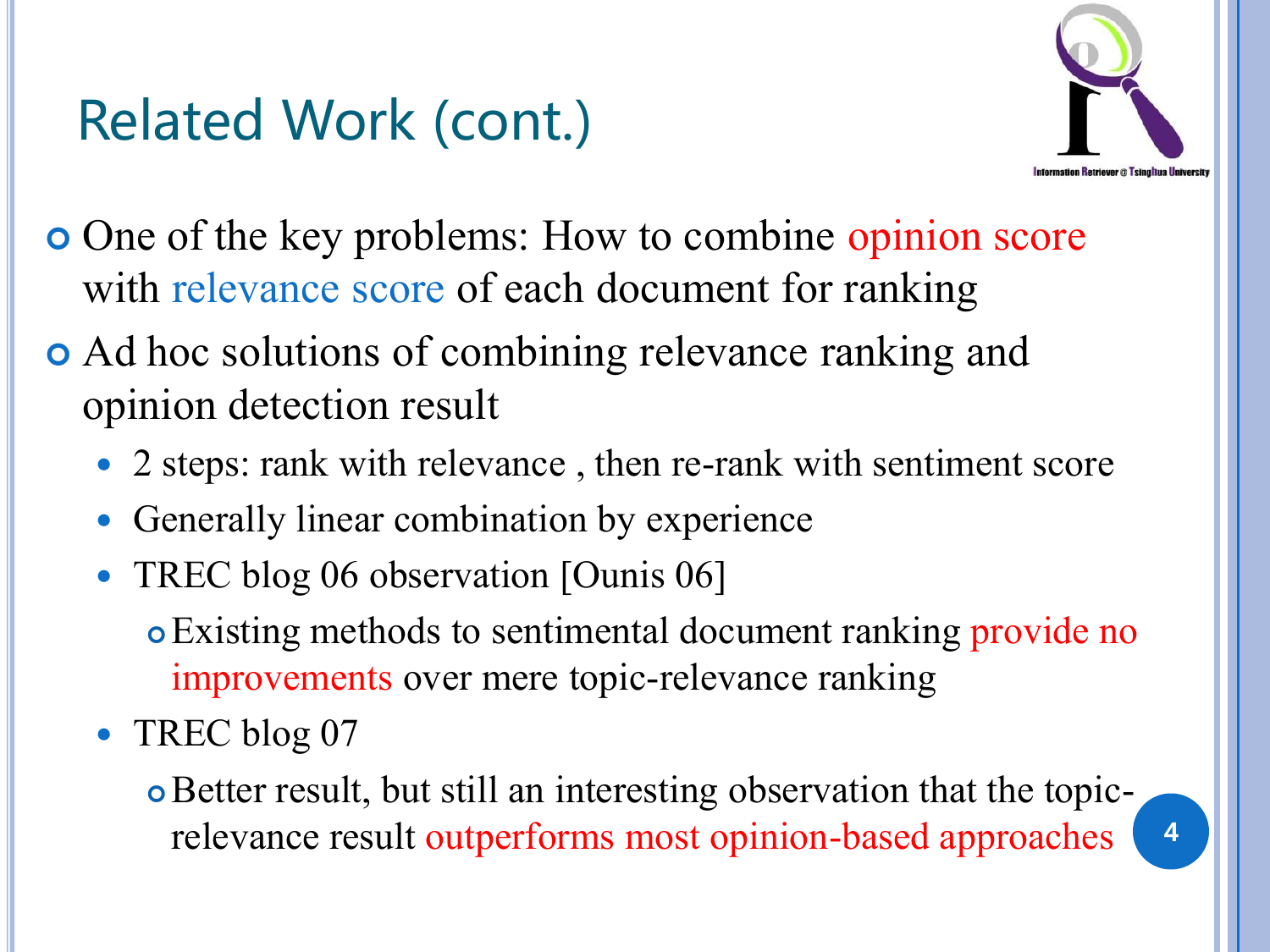

- **The Generation Model** 
	- **To find both sentimental and relevant documents with ranks**
- **o** Topic Relevance Ranking
- **o** Opinion Generation Model and Ranking
- Ranking function of generation model for opinion retrieval 5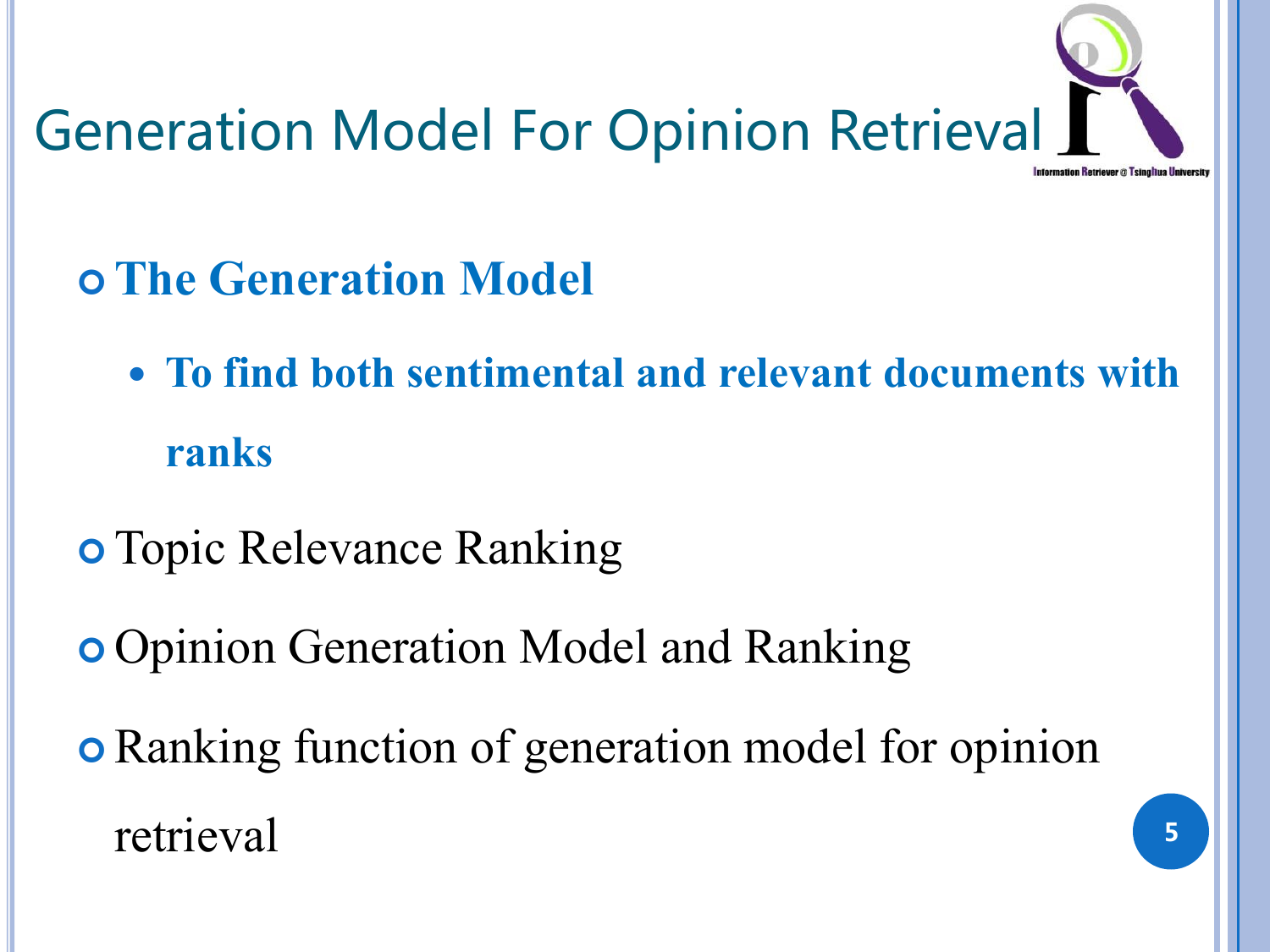## The Proposed Generation Model



- In existing probabilistic-based IR models, two ways to factor the "relevance" probability [Lafferty 03]
	- *query generation* and *document generation*
- Document generation model: **how well the document** *d* **"fits" the particular query** *q,* estimate posterior probability  $p(d | q)$

## $p(d | q) \propto p(q | d) p(d)$

 When assuming a uniform document prior, the ranking function is reduced to the likelihood of generating the expected query terms from the document.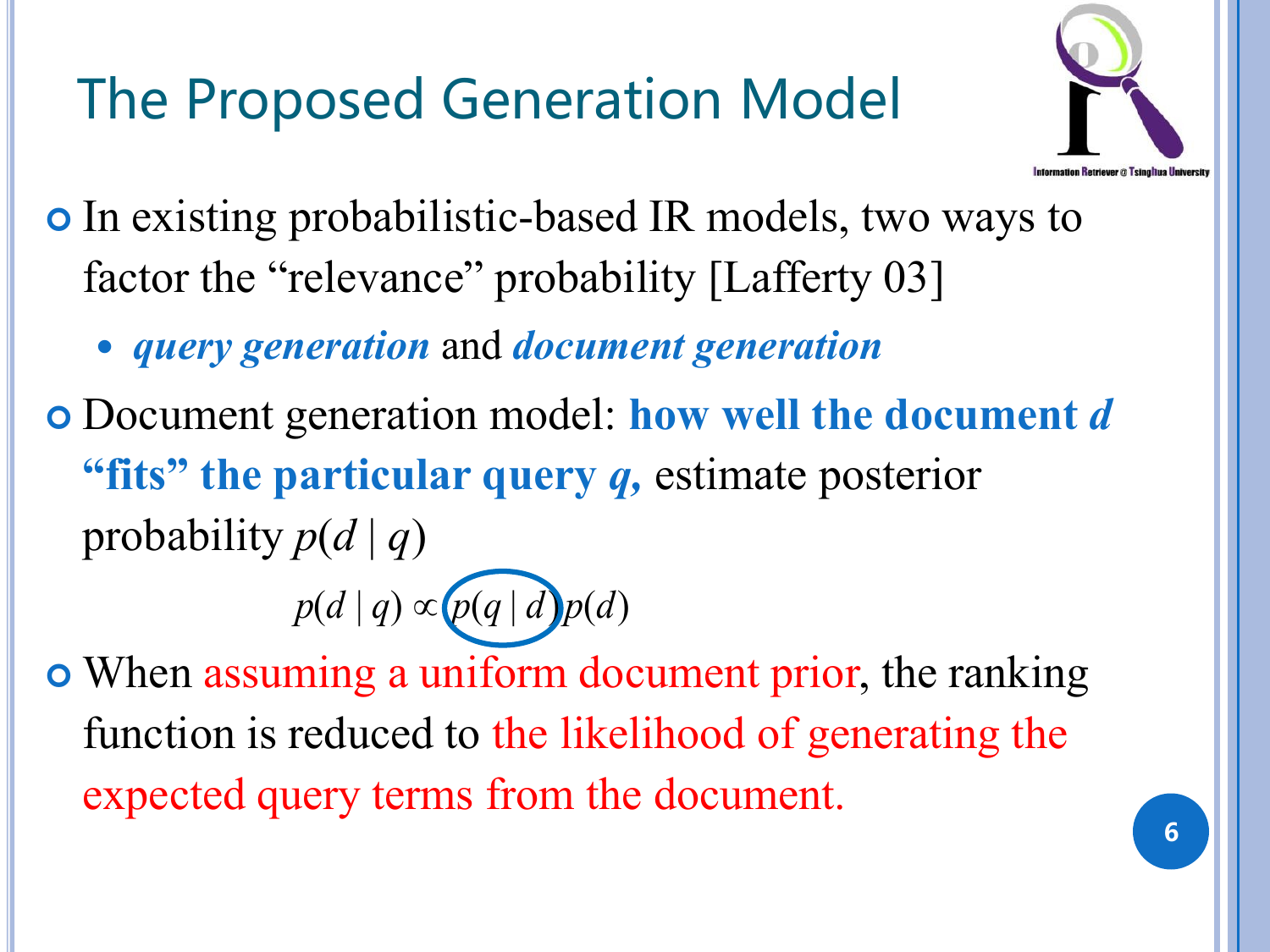## The Proposed Generation Model (Cont.)



- In this work, discuss lexicon-based sentiment analysis
	- Assume
		- The latent variable *s* is estimated with a pre-constructed bag-of-word sentiment thesaurus
		- $\bullet$  All sentiment words  $s_i$  are uniformly distributed.
	- Then  $p(d|q,s) = \sum_{i} p(d|q,s_i)p(s_i,s)$ .

 $=\frac{1}{|s|}\sum_{i} p(d|q,s_i)$   $\neq$  |s|: # of words in sentiment thesaurus

$$
\propto \frac{1}{|S|}\sum_{i} p(q, s_i | d) p(d).
$$

 $=\frac{1}{|S|}\sum_{i} p(s_i|d, q)p(q|d)p(d)$ 

#### **topic relevance**

7

**given query** *q***, how probably a document** *d generates* **a sentiment word** *s<sup>i</sup>*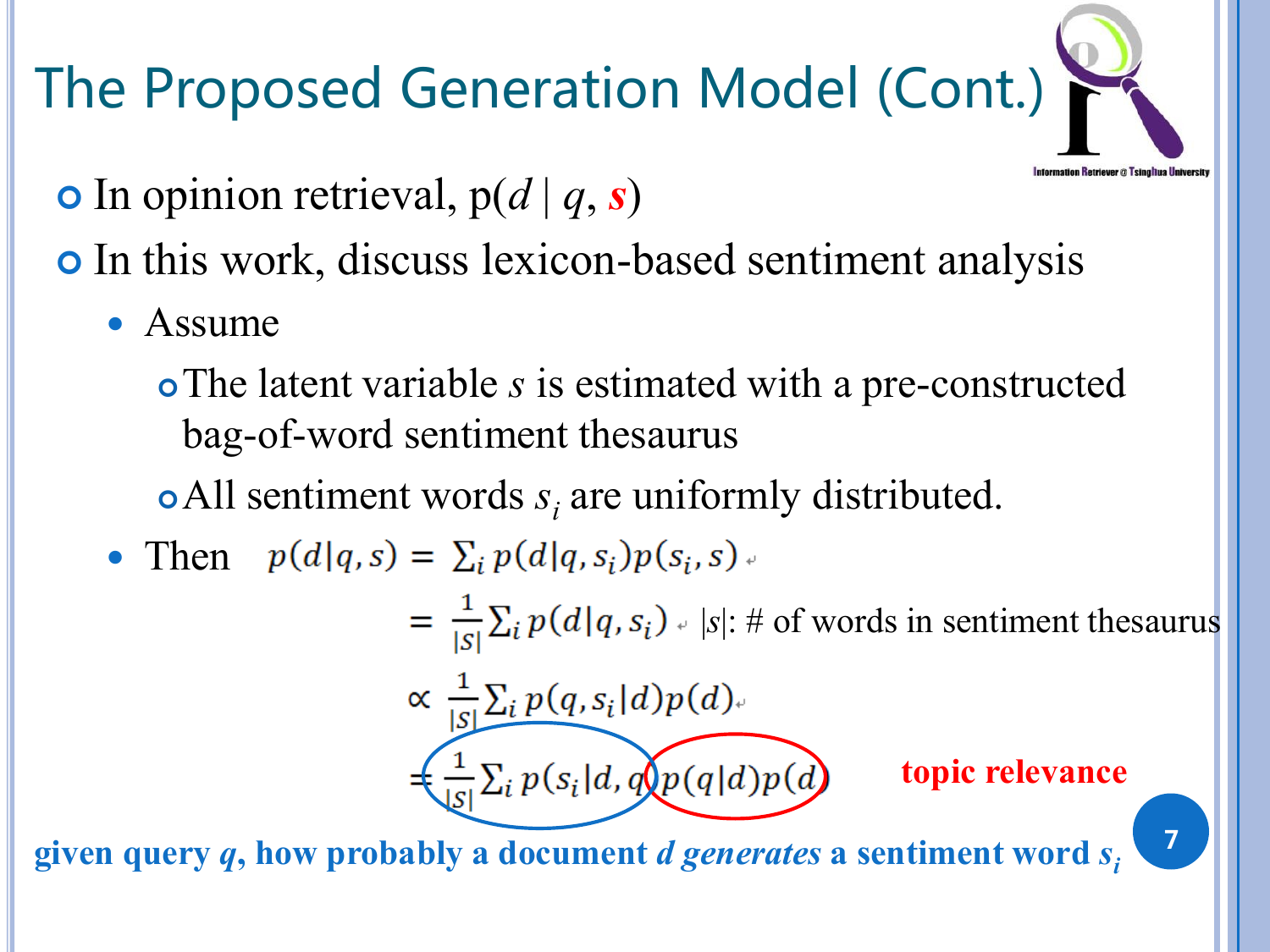# The Proposed Generation Model (Cont.)

The final generation model

 $p(d|q,s) = I_{op}(d,q,s)I_{rel}(d,q)$ 

 $I_{Op}(d,q,s) \stackrel{\text{def}}{=} \frac{1}{|s|} \sum_i p(s_i|d,q)$ , *opinion generation model* to sentiment analysis

 $I_{rel}(d, q) \stackrel{\text{def}}{=} p(q|d)p(d)$  *document generation model* to estimate topic relevance

- Essentially it presents a quadratic relationship between document sentiment and topic relevance
- v.s. In previous work, linear combination

 $Rel$  *Op*  $Score = (1 - \lambda)Senti$   $Score + \lambda Rel$  *Score*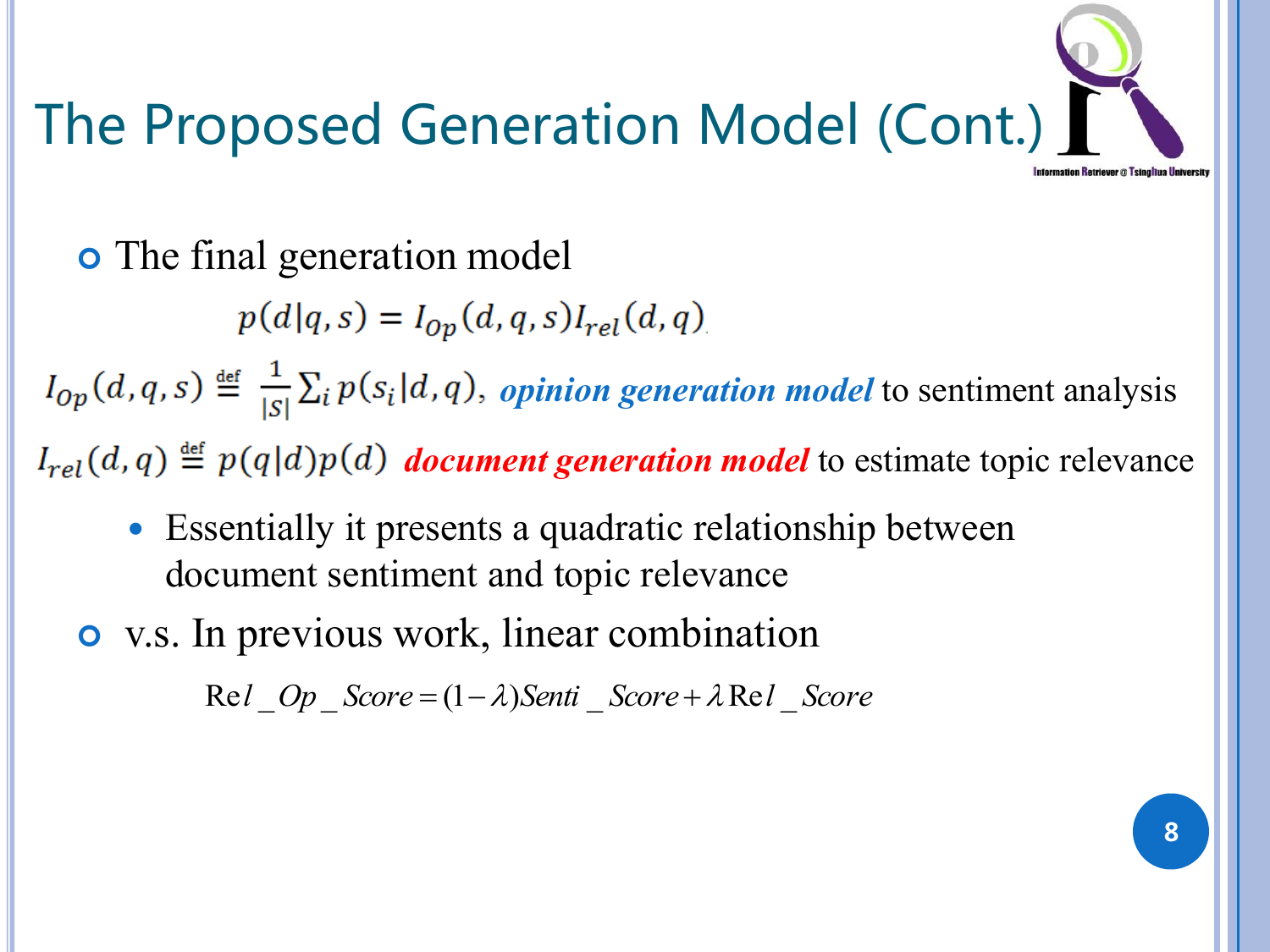

- The Generation Model
	- To find both sentimental and relevant documents
- **Topic Relevance Ranking**
- **o** Opinion Generation Model and Ranking
- Ranking function of generation model for opinion retrieval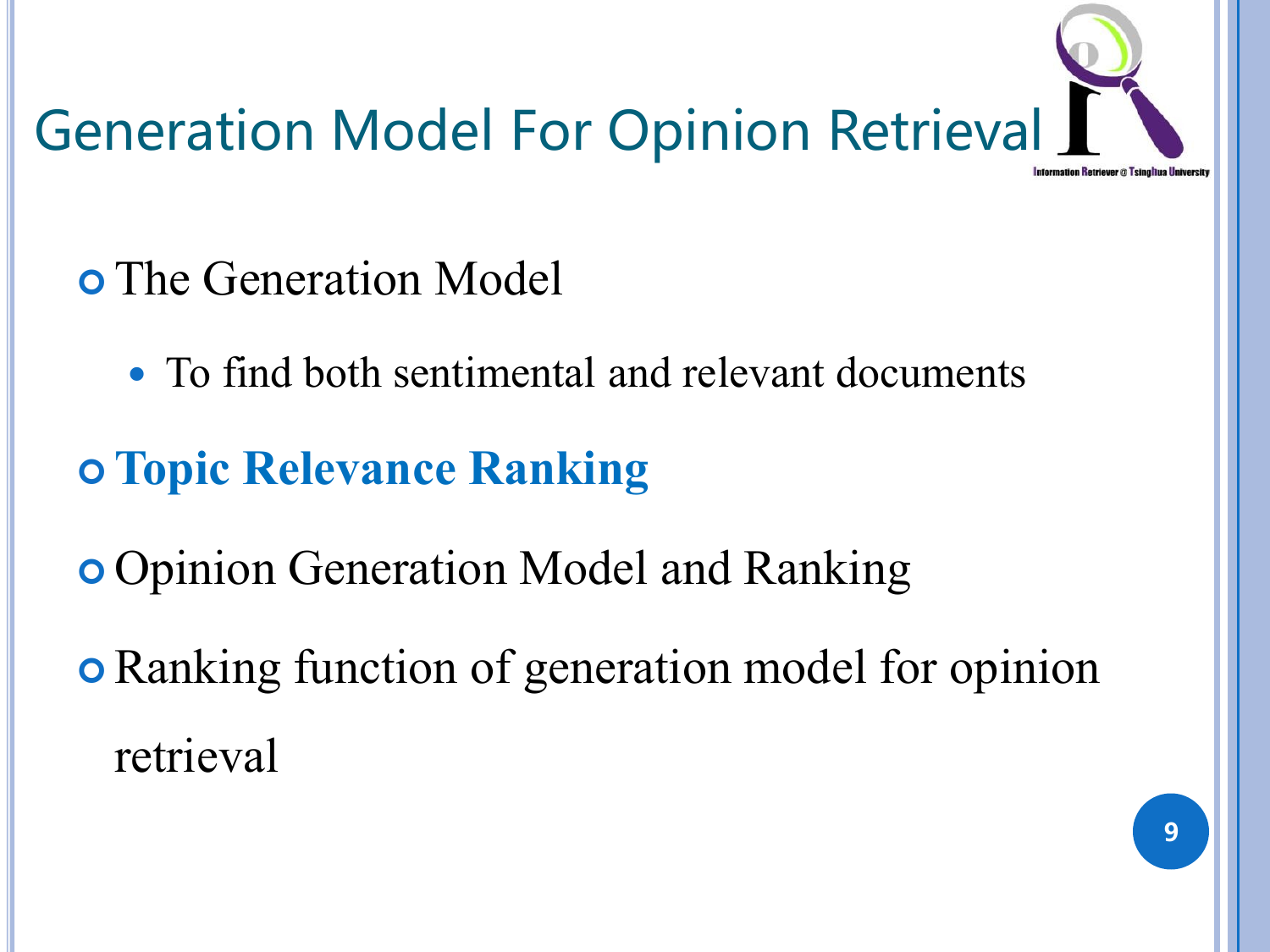

## Topic Relevance Ranking Model *Irel*(*d*,*q*)

- The Binary Independent Retrieval (BIR) model is one of the most famous ones in this branch
	- Heuristic ranking function BM25

$$
ScoreI_{rel}(d,q) := \sum_{w \in q \cap d} \left( ln \frac{N - df(w) + 0.5}{df(w) + 0.5} \times \frac{(k_1 + 1) \times c(w,d)}{k_1((1-b) + b \frac{|d|}{avdl} + c(w,d)} \times \frac{(k_3 + 1) \times c(w,q)}{k_3 + c(w,q)} \right)
$$

 *c*(*w*,*d*) is the count of word *w* in the document *d*,  $c(w,q)$  is the count of word *w* in the document *q*, *N* is the total number of documents in the collection, *df* (*w*) is the number of documents that contain word *w* |*d|* is the length of document *d*,

*avdl* is the average document length,

 $k_1(1.0 \text{ to } 2.0), b \text{ (usually } 0.75) \text{ and } k_3 \text{ (0 to } 1000) \text{ are constants.}$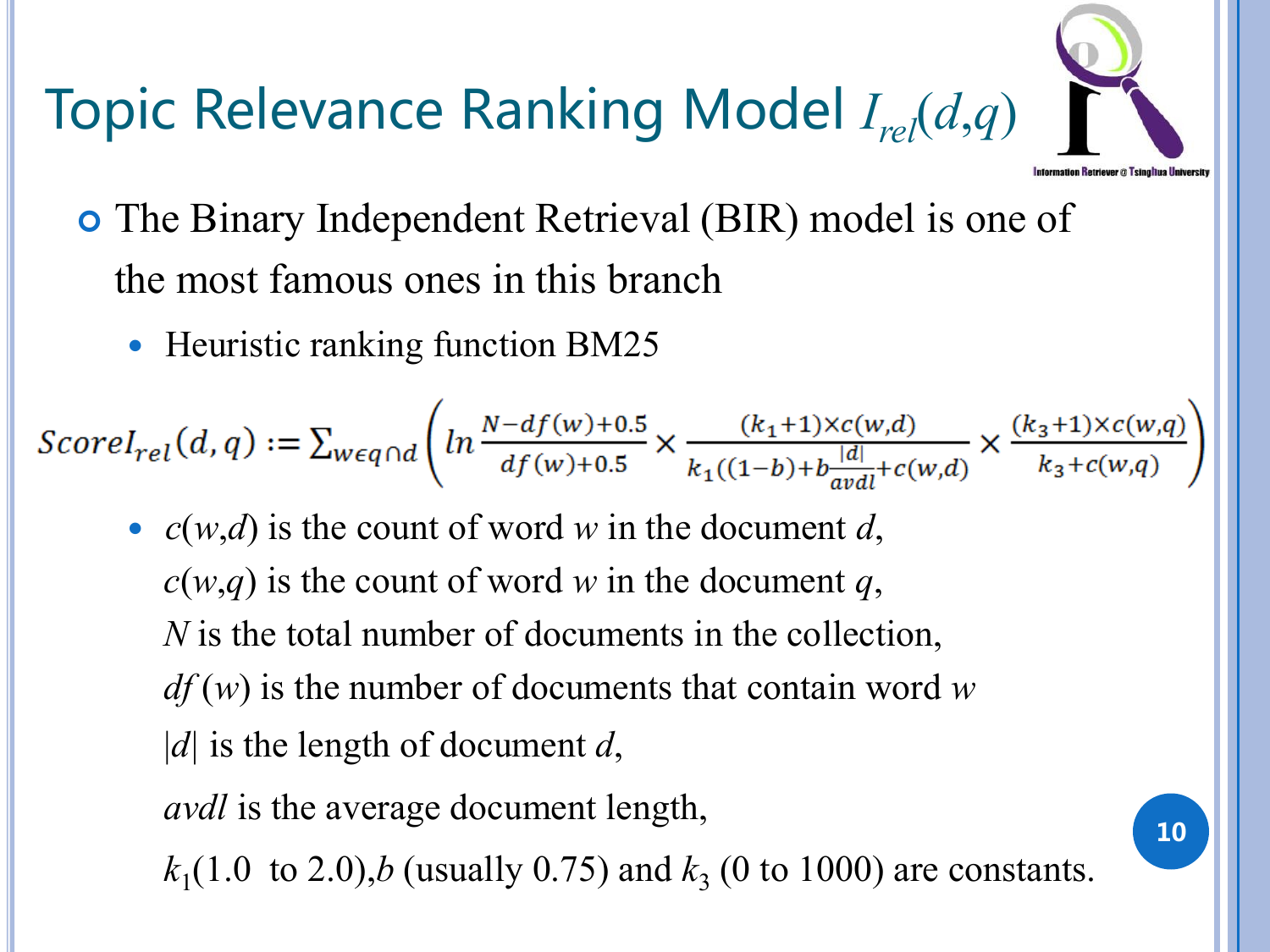

- The Generation Model
	- To find both sentimental and relevant documents
- **o** Topic Relevance Ranking
- **Opinion Generation Model and Ranking**
- Ranking function of generation model for opinion retrieval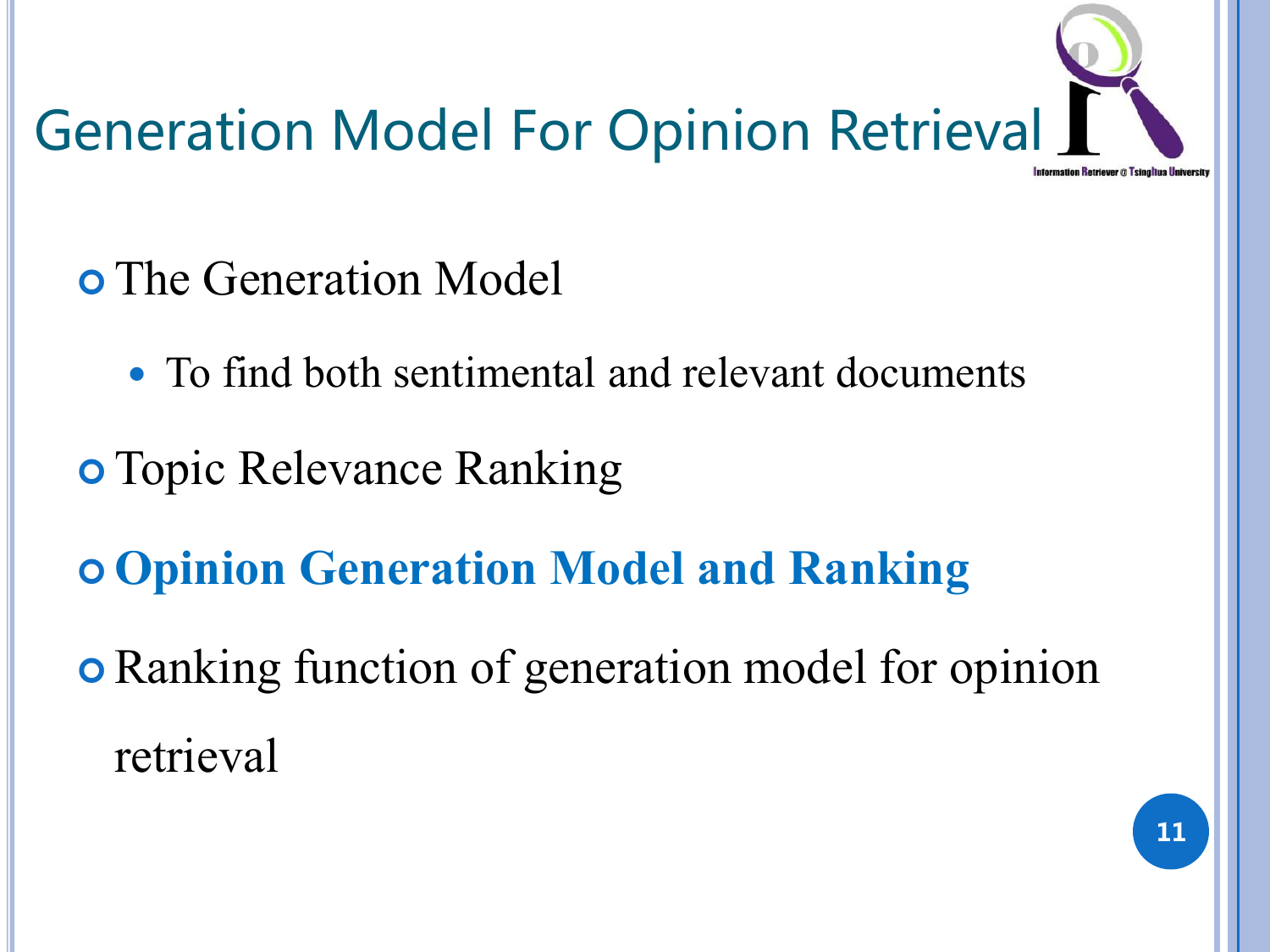#### Opinion Generation Model *Iop*(*d*,*q*,*s*)



 $I_{op}(d,q,s)$  focus on the problem that given query *q*, how probably a document *d* generates a sentiment expression *s*.  $I_{Op}(d,q,s) \stackrel{\text{def}}{=} \frac{1}{|s|} \sum_i p(s_i|d,q) \propto \sum_i p(s_i|d,q)$ 

• This opinion generation model is on the branch of query generation

- Different from general query generation model
	- $|S|$  is quite large ( $\sim$  thousands)

(v.s. in general models, # of terms in the query is usually small )

• Sparseness problem  $\rightarrow$  smoothing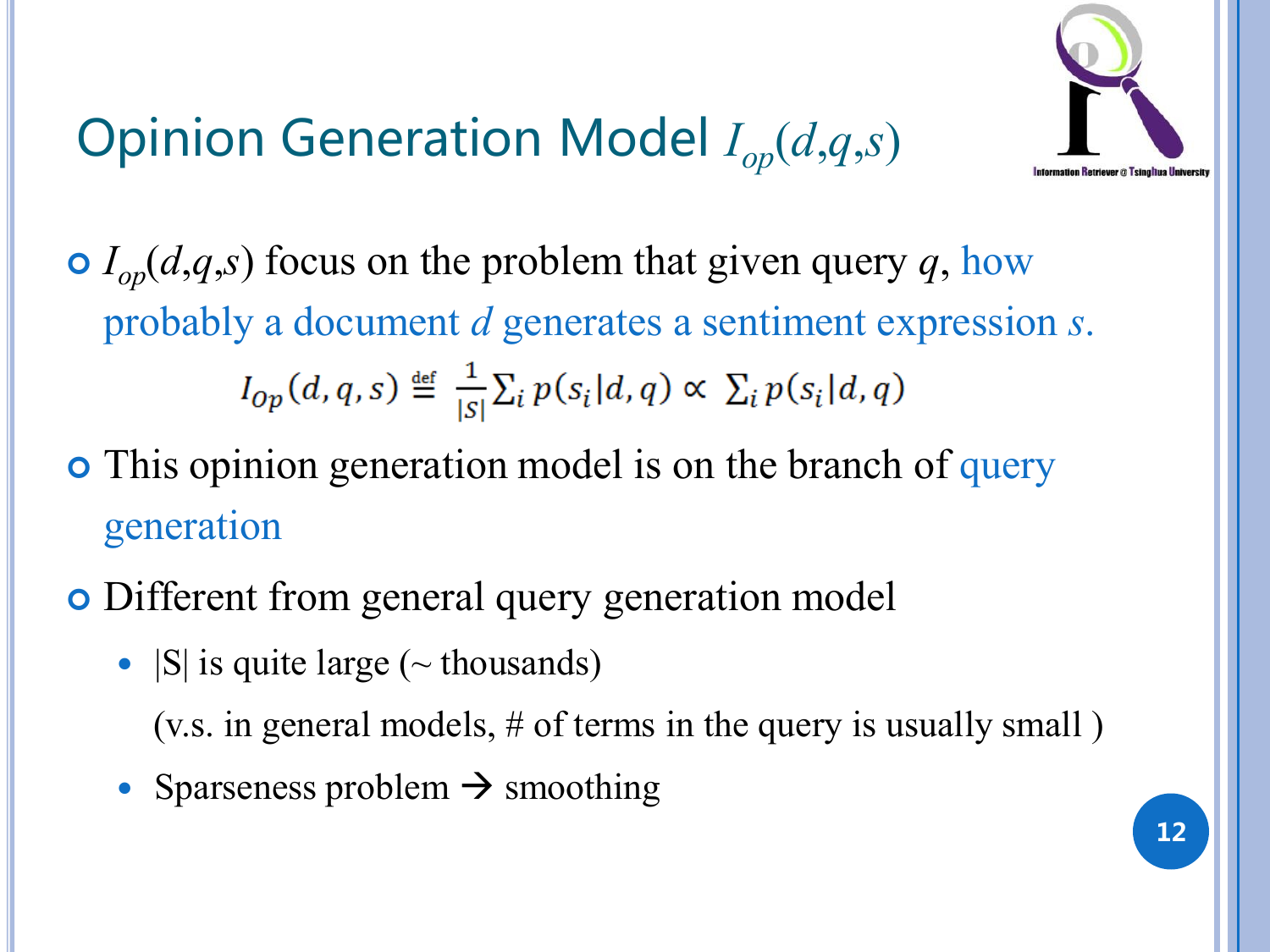Opinion Generation Model – Parameter Estimation (smoothing)



 $p(s_i|d,q) = \begin{cases} p_{seen}(s_i|d,q) \\ p_{unseen}(s_i|d,q) \end{cases} = \begin{cases} p_s(s_i|d,q) & \text{if } s_i \text{ is seen} \\ \alpha_d p(s_i|C,q) & \text{otherwise} \end{cases}$ 

 $\bullet$ 

- By Zhai & Lafferty's study, **Jelinek-Mercer smoothing** is more effective when the "queries" are long and more verbose.
	- In this proposed opinion generation model, the "queries" are sentiment words

 $p_s(s_i|d,q) = (1-\lambda)p_{ml}(s_i|d,q) + \lambda p(s_i|C,q), \quad \alpha_d = \lambda$ 

 $p_{ml}(s_i|d,q)$ : the maximum likelihood estimation of  $p(s_i|d,q)$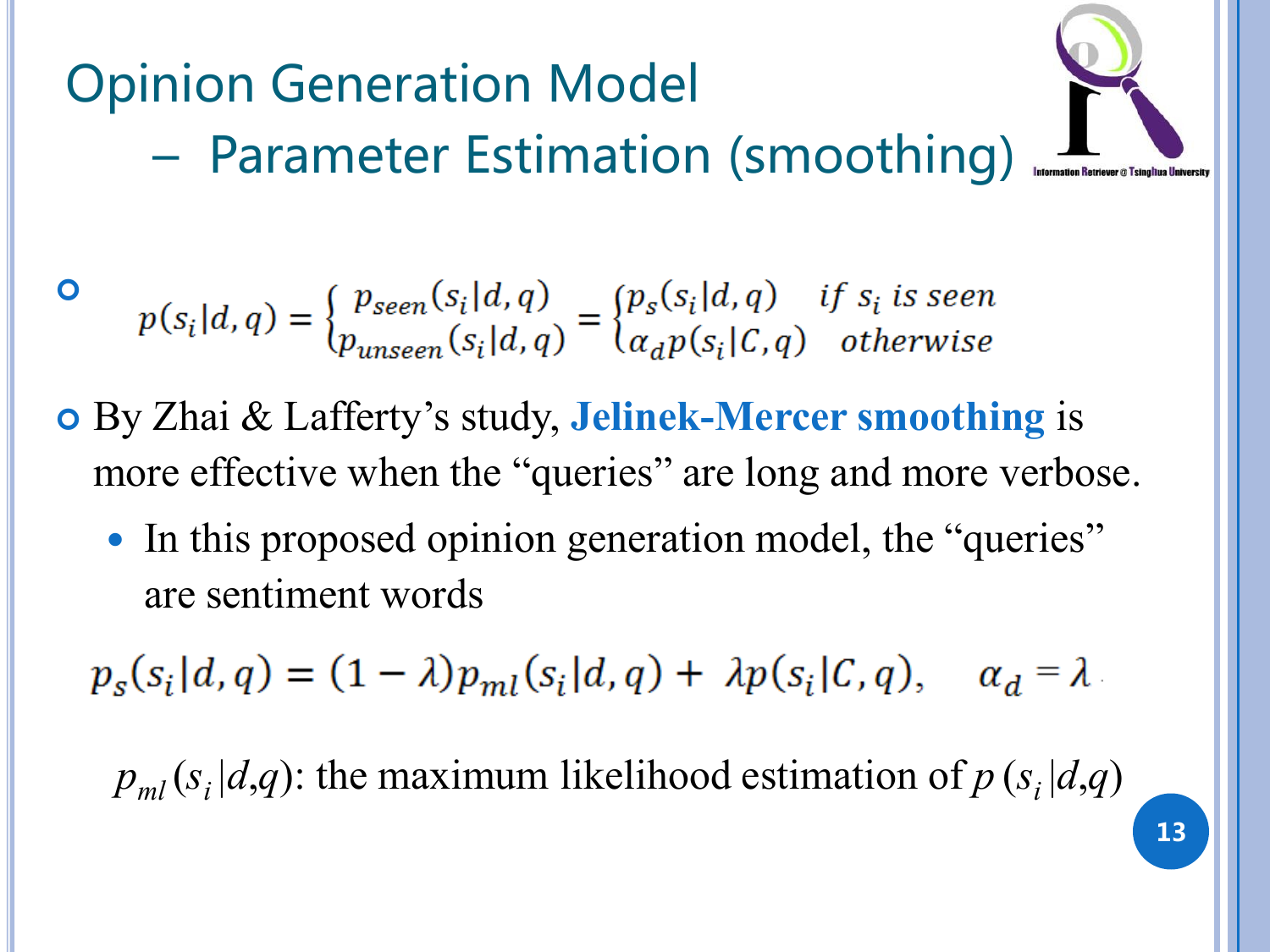Opinion Generation Model – Parameter Estimation (smoothing) • Recall  $I_{op}(d,q,s) \stackrel{\text{def}}{=} \frac{1}{|s|} \sum_i p(s_i|d,q) \propto \sum_i p(s_i|d,q)$  $\sum_i p(s_i|d, q)$ .  $= \sum_{s_i \in d} p(s_i|d, q) + \sum_{s_i \notin d} p(s_i|d, q)$  $=\sum_{s_i\in d}p_S(s_i|d,q)+\sum_{s_i\notin d}\alpha_d p(s_i|C,q)$ .  $= \sum_{s_i \in d} [(1-\lambda)p_{ml}(s_i|d,q) + (\lambda p(s_i|C,q))] + \sum_{s_i \notin d} \lambda p(s_i|C,q)$  $=\sum_{s_i\in d}(1-\lambda)p_{ml}(s_i|d,q)+\lambda\sum_{i}p(s_i|C,q)$ .  $=\sum_{s_i\in d}(1-\lambda)p_{ml}(s_i|d,q)+\lambda$ • We use the co-occurrence of  $s_i$  and  $q$  inside  $d$  within a window  $W$  as the ranking measure of  $p_{ml}(s_i|d, q)$ , then  $ScoreI_{op}(d,q,s) := \sum_{s_i \in d} (1 - \lambda) \frac{co(s_i,q|W)}{c(a,d)|W|} + \lambda$  $co(s_i, q|w)$ : the frequency of  $s_i$  which is co-occurred with *q* within *W* 14  $c(q,d)$ : the query term frequency in the document,  $|W|$ : window size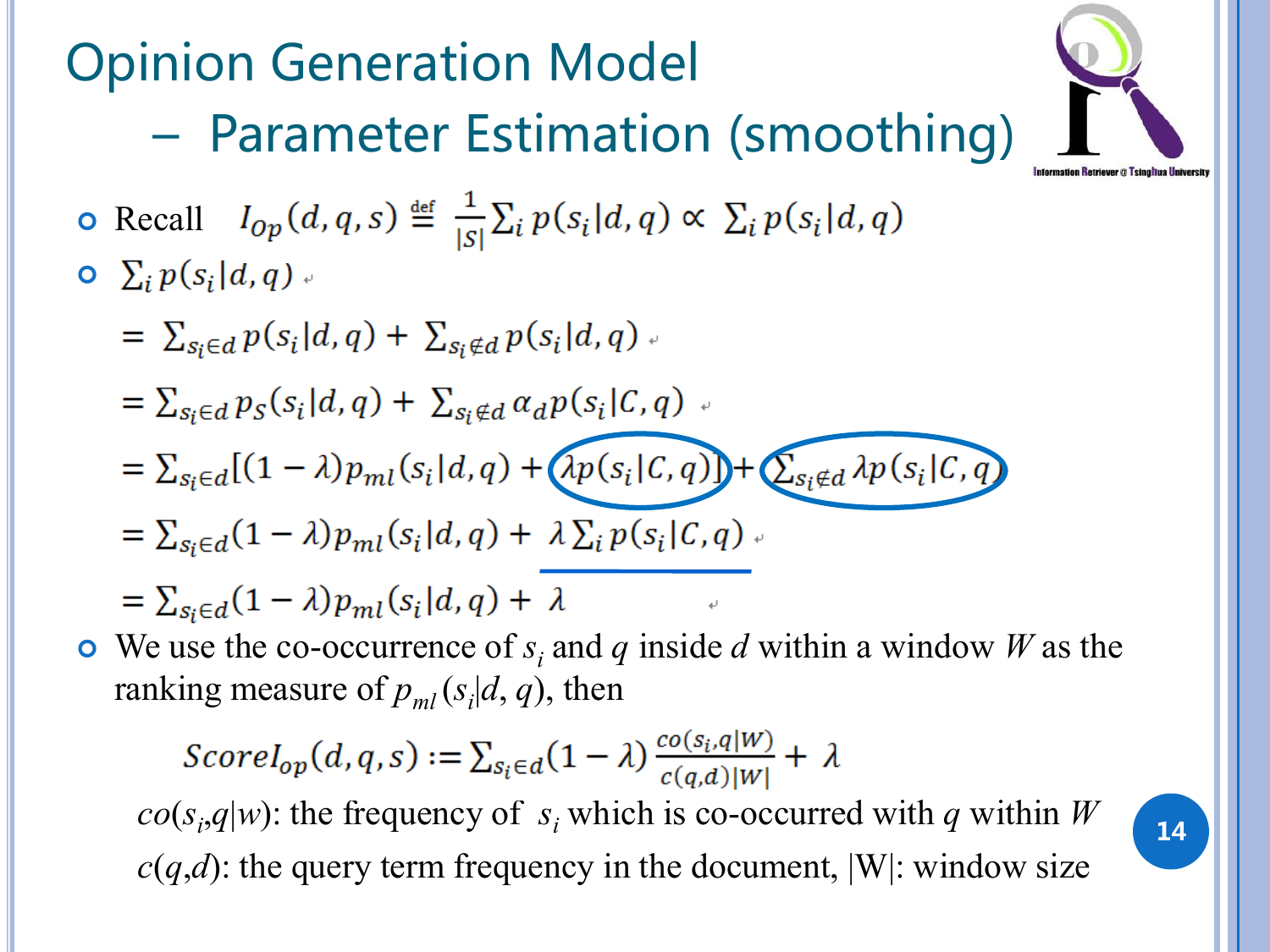

- The Generation Model
	- To find both sentimental and relevant documents
- **o** Topic Relevance Ranking
- **o** Opinion Generation Model and Ranking
- **Ranking function of generation model for opinion retrieval**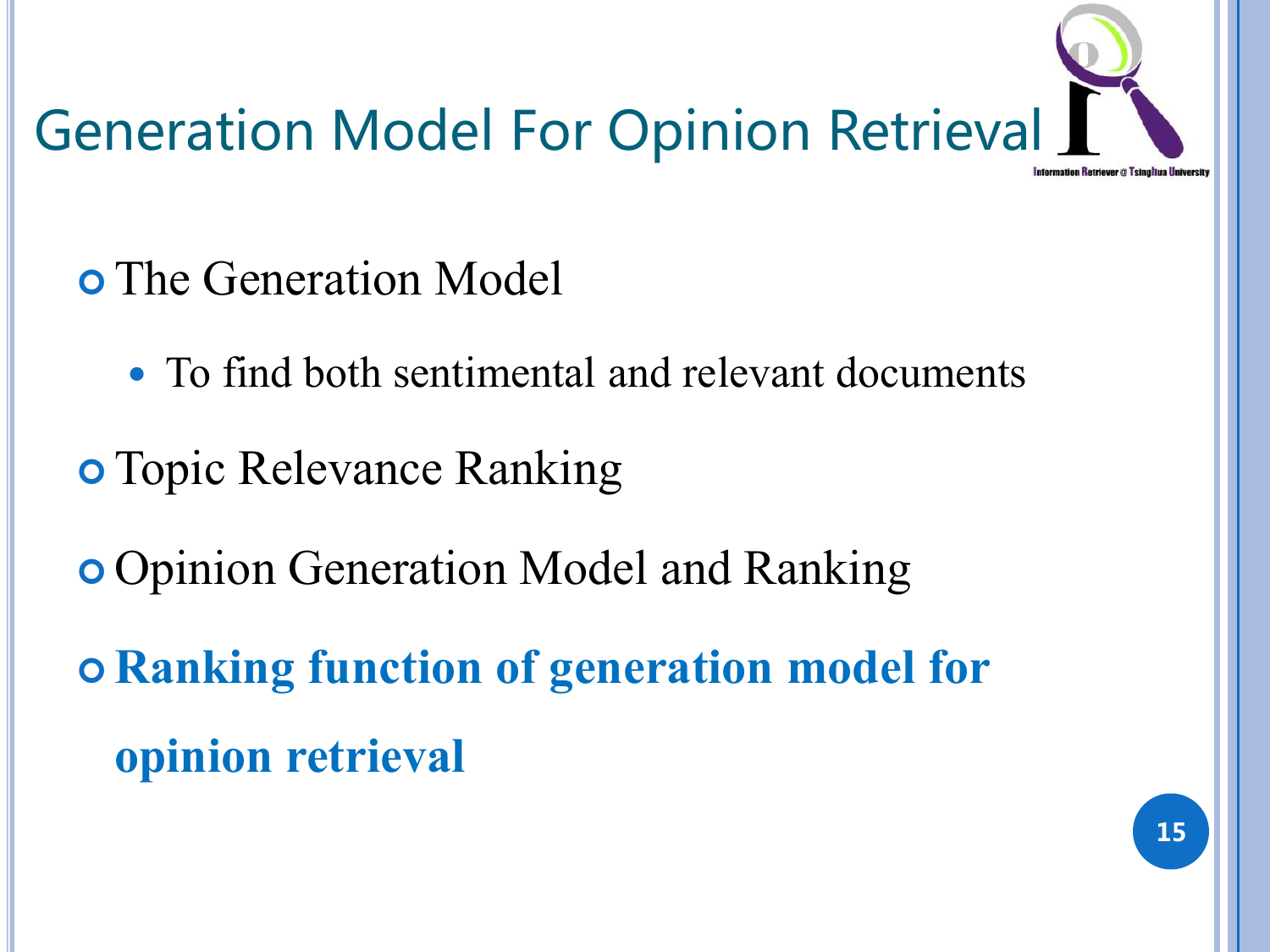#### Ranking function of generation model for opinion retrieval ation Retriever @ Tsingh

**The final ranking function of the proposed generation model** 

$$
p(d | q,s) = ScoreI_{op}(d,q,s) \times ScoreI_{rel}(d,q)
$$
  
= 
$$
(\sum_{S_i \in d} (1-\lambda) \frac{co(s_i, q | W)}{c(q, d) \cdot |W|} + \lambda) \times ScoreI_{rel}(d,q)
$$

$$
p(d | q,s) = ScoreI_{rel}(d,q) \qquad \lambda = 1
$$

 **To reduce the impact of unbalance between #(sentiment words)**  and  $#(query terms) \rightarrow logarithm normalization$ 

$$
p(d | q,s) = [(1-\lambda)\log(\sum_{S_i \in d} \frac{co(s_i, q | W)}{c(q, d) \cdot |W|} + 1) + \lambda] \times ScoreI_{rel}(d, q)
$$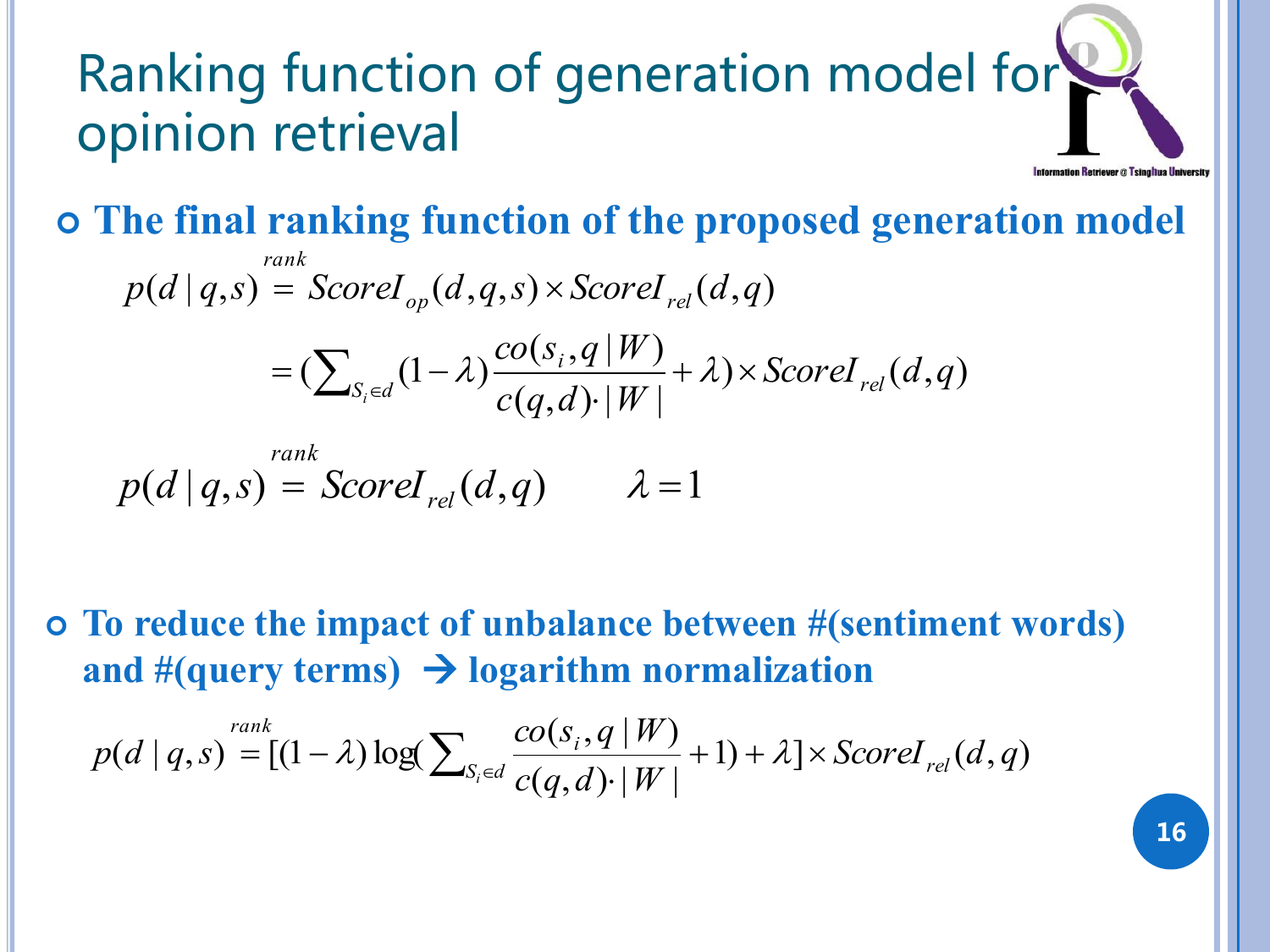

# Experimental Setup – Data Set

#### Data set

- TREC blog 06 and TREC blog 07 data Permalinks, homepages and feeds
- 100,649 blogs during 2.5 months
- Only use permalinks in this work
- $\bullet$  50 + 50 topics
- Short queries (only  $\leq$ title $\geq$  field)
- Strategy: find top 1000 relevant documents, then rerank the list with proposed model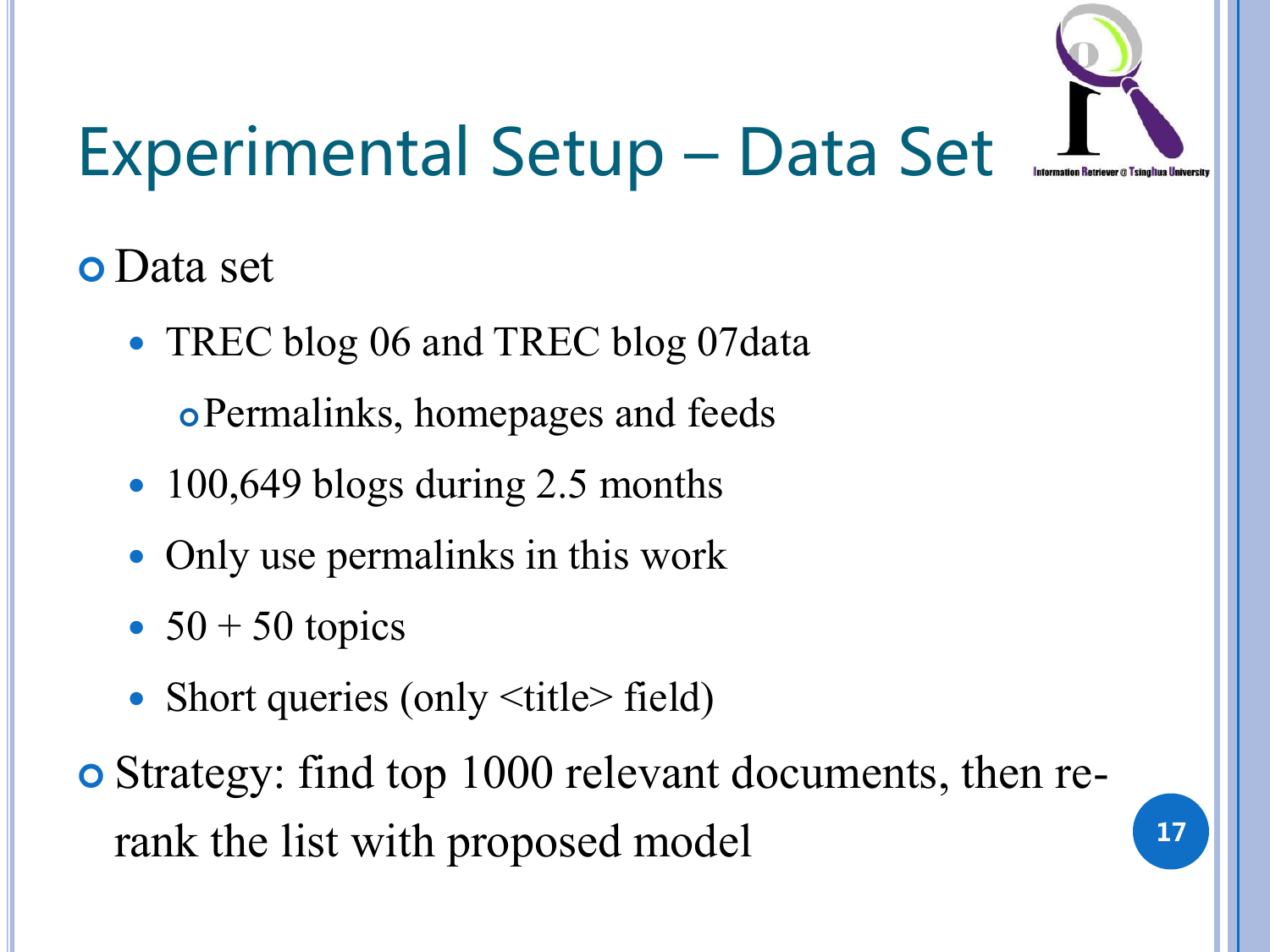# Experimental Setup – Models



18

- General linear combination (Shown as *Linear Comb***.**)  $Rel$  *Op*  $Score = (1 - \lambda)Senti$   $Score + \lambda Rel$  *Score*
- **o** Our proposed generation model with Jelinek-Mercer smoothing (Shown as *generation model*)

$$
p(d | q,s) = ScoreI_{op}(d,q,s) \times ScoreI_{rel}(d,q)
$$
  
= 
$$
(\sum_{S_i \in d} (1-\lambda) \frac{co(s_i, q | W)}{c(q, d) \cdot |W|} + \lambda) \times ScoreI_{rel}(d,q)
$$

 Our proposed generation model with Jelinek-Mercer smoothing and logarithm normalization (Shown as *Generation, log*)  $[1] + \lambda \, ] \times ScoreI_{rel}(d, q)$  $(q, d)$  |  $W$ |  $(s_i, q | W)$  $(d | q, s) = [(1 - \lambda)log(\sum_{s \in \mathcal{A}} \frac{co(s_i, q | r, r)}{s + s + s + 1}) + \lambda] \times ScoreI_{rel}(d, q)$  $c(q,d)$ · $|W|$  $co(s_i, q \mid W)$  $p(d | q, s) = [(1 - \lambda) \log(\sum_{S_i \in d} \frac{cO(s_i, q | W)}{c(a, d), |W|} + 1) + \lambda] \times ScoreI_{rel}$ *rank i*  $+1)+\lambda$ ]×  $= [(1-\lambda)\log(\sum_{S_i \in d} \frac{co(S_i, q \mid W)}{c(q, d) \cdot |W|} + 1) + \lambda]$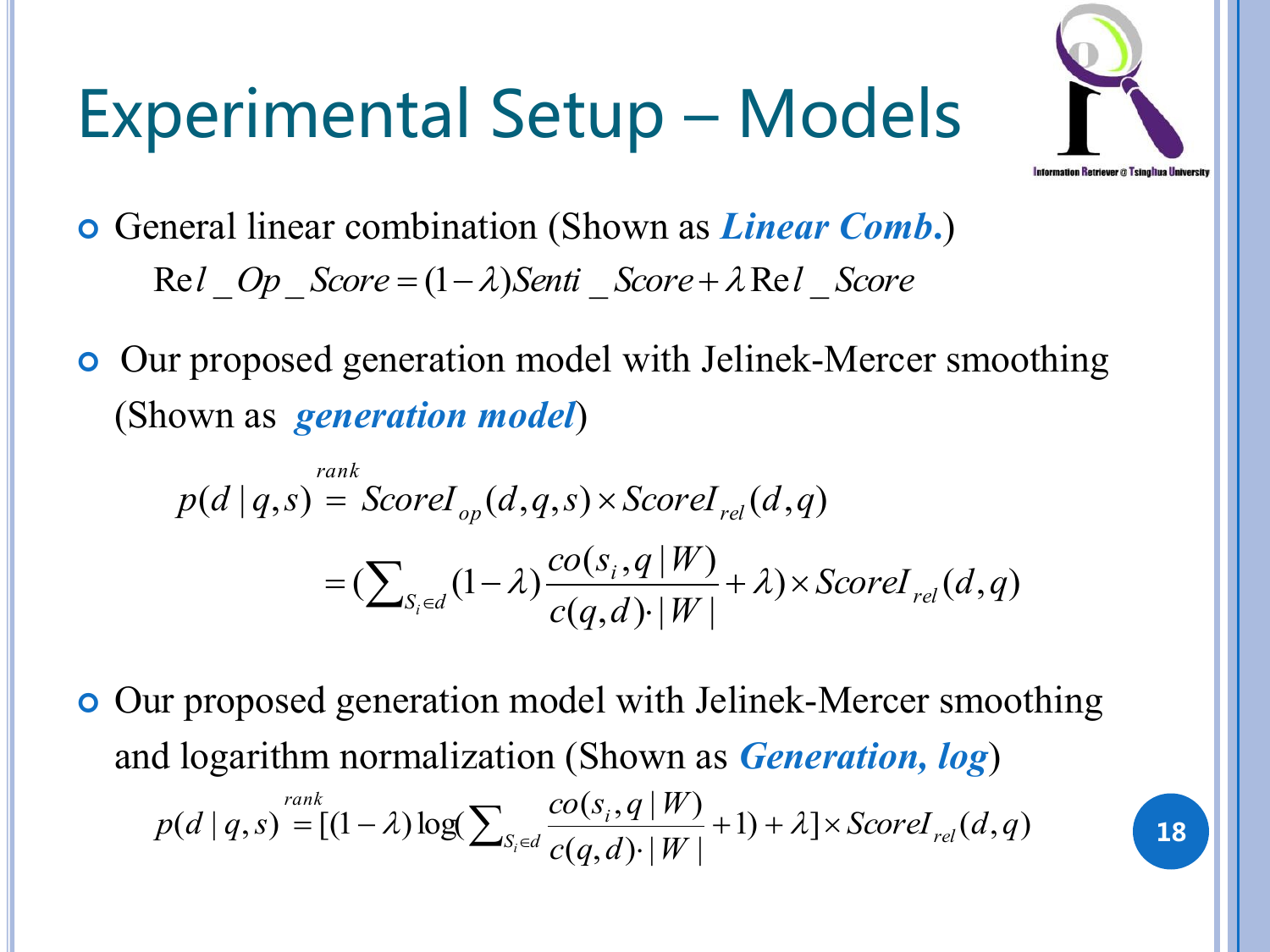## Experimental Setup – Sentimental Lexicons

**Information Retriever @ Tsinghua University** 

|   | <b>Thesaurus Name</b> | <b>Size</b> | <b>Description</b>                                          |
|---|-----------------------|-------------|-------------------------------------------------------------|
|   | HowNet                | 4621        | English translation of pos/neg Chinese<br>words from HowNet |
| 2 | WordNet               | 7426        | Selected words from WordNet with<br>seeds                   |
| 3 | Intersection          | 1413        | Words appeared in both 1 and 2                              |
| 4 | Union                 | 10634       | Words appeared in either 1 or 2                             |
| 5 | General Inquirer      | 3642        | All words in the positive and negative<br>categories        |
| 6 | SentiWordNet          | 3133        | Words with a positive or negative<br>19<br>score above 0.6  |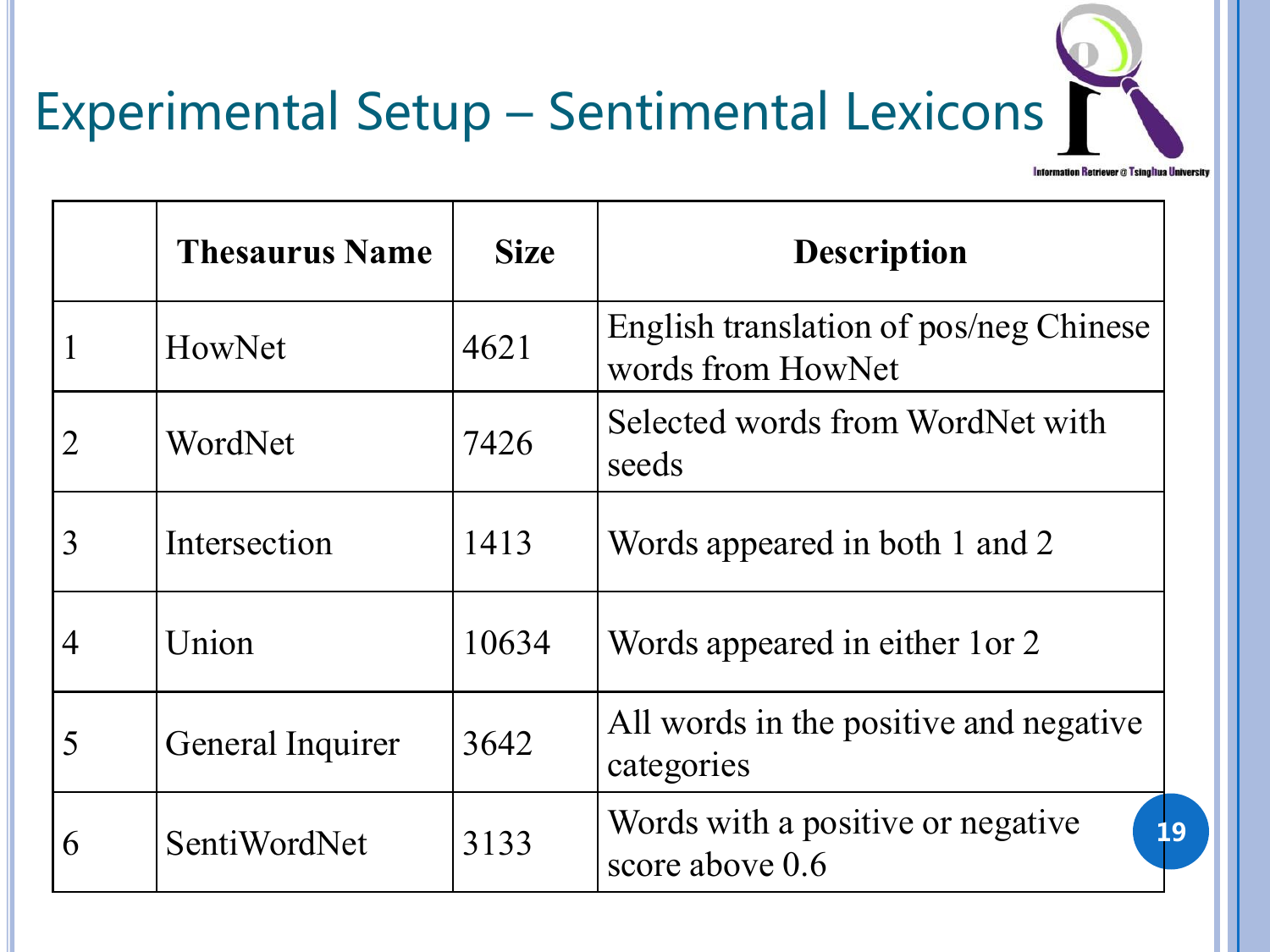

## Experimental Results And Discussion

- Effectiveness of Sentimental Lexicons
- **o** Selection of Window Size
- Opinion Retrieval Model Comparison
- **o** Per-topic Analysis
- **o** Case Study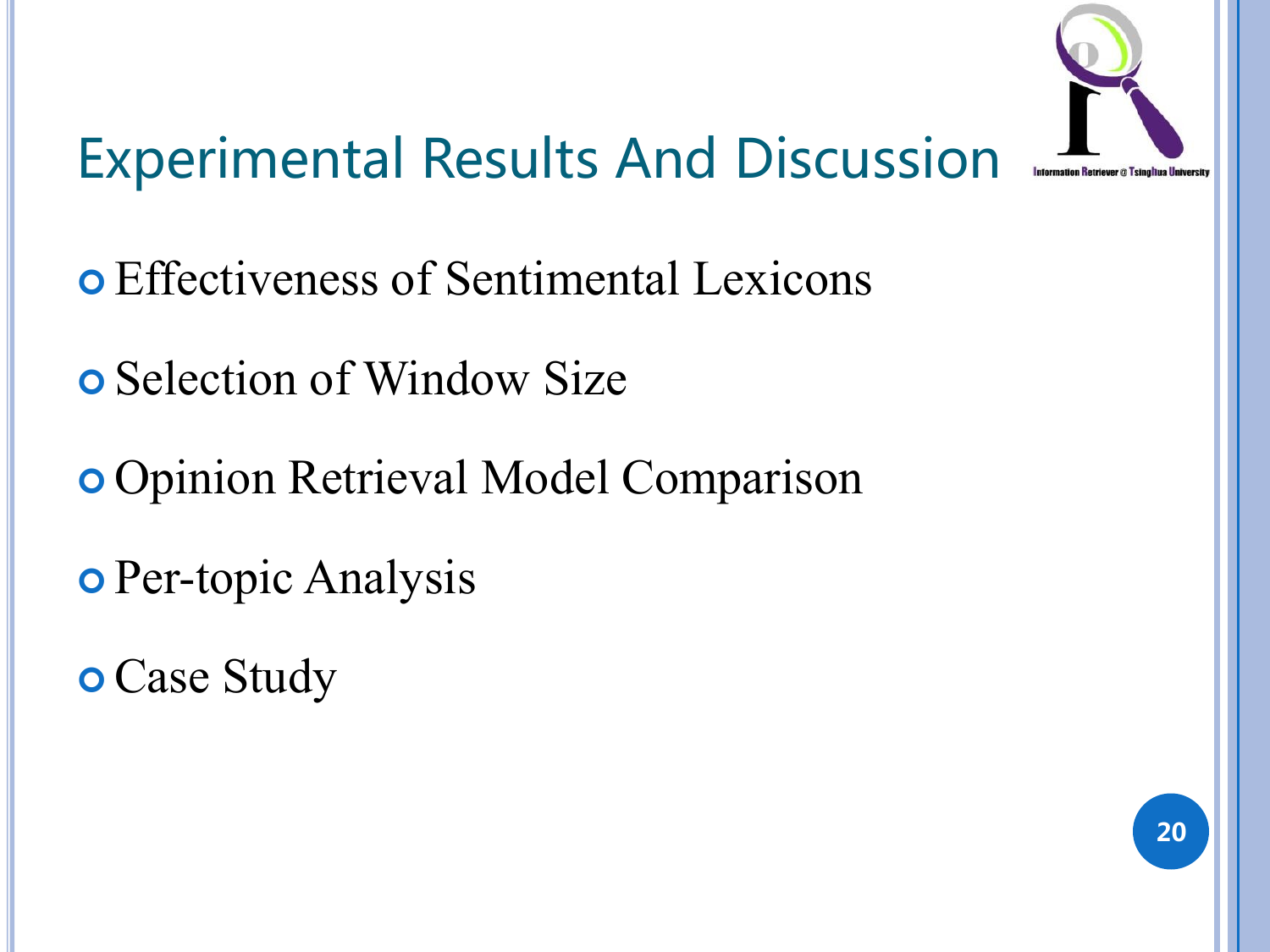#### 1. Effectiveness of Sentimental Lexicons

**Effect of Sentiment Thesaurus** 0.228 0.226 0.224 Opinion MAP …\*\*……\* 0.222  $0.22$ - HowNet  $\blacksquare$   $\blacksquare$   $\blacksquare$   $\blacksquare$   $\blacksquare$   $\blacksquare$   $\blacksquare$   $\blacksquare$ - Intersection - Union 0.218 …<sub>\*</sub> i… General Inquirer - SentiWordNet 0.216  $0.2$  $\Omega$  $0.4$  $0.6$  $0.8$ 1 lambda Figure 3 MAP -λ curve for different sentiment thesaurus. (Blog 06 Data)

21

All the following experiments use sentiWordNet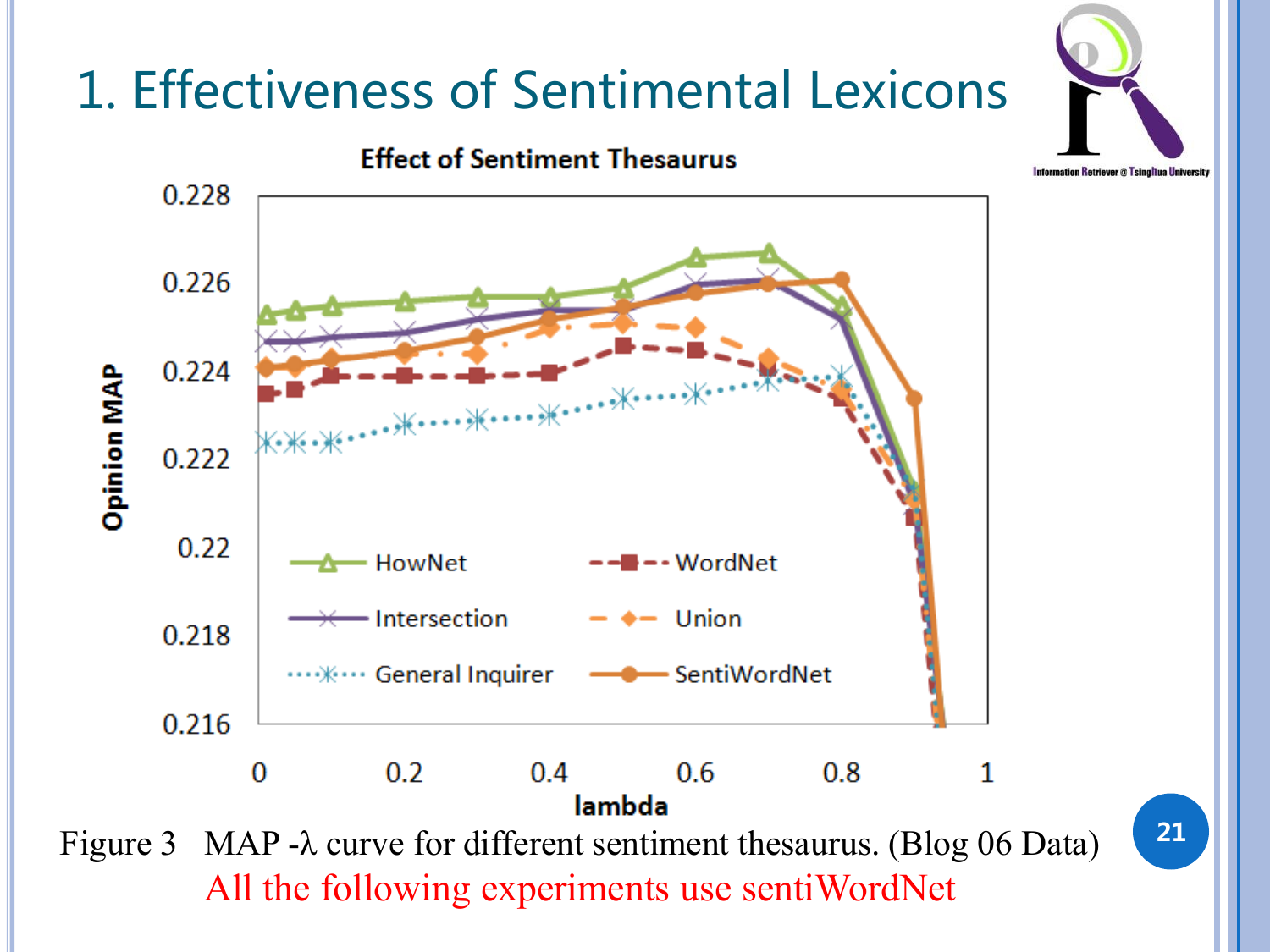#### 2. Selection of Window Size





**o** Figure 4. MAP v.s. window size under different  $\lambda$  (Blog06)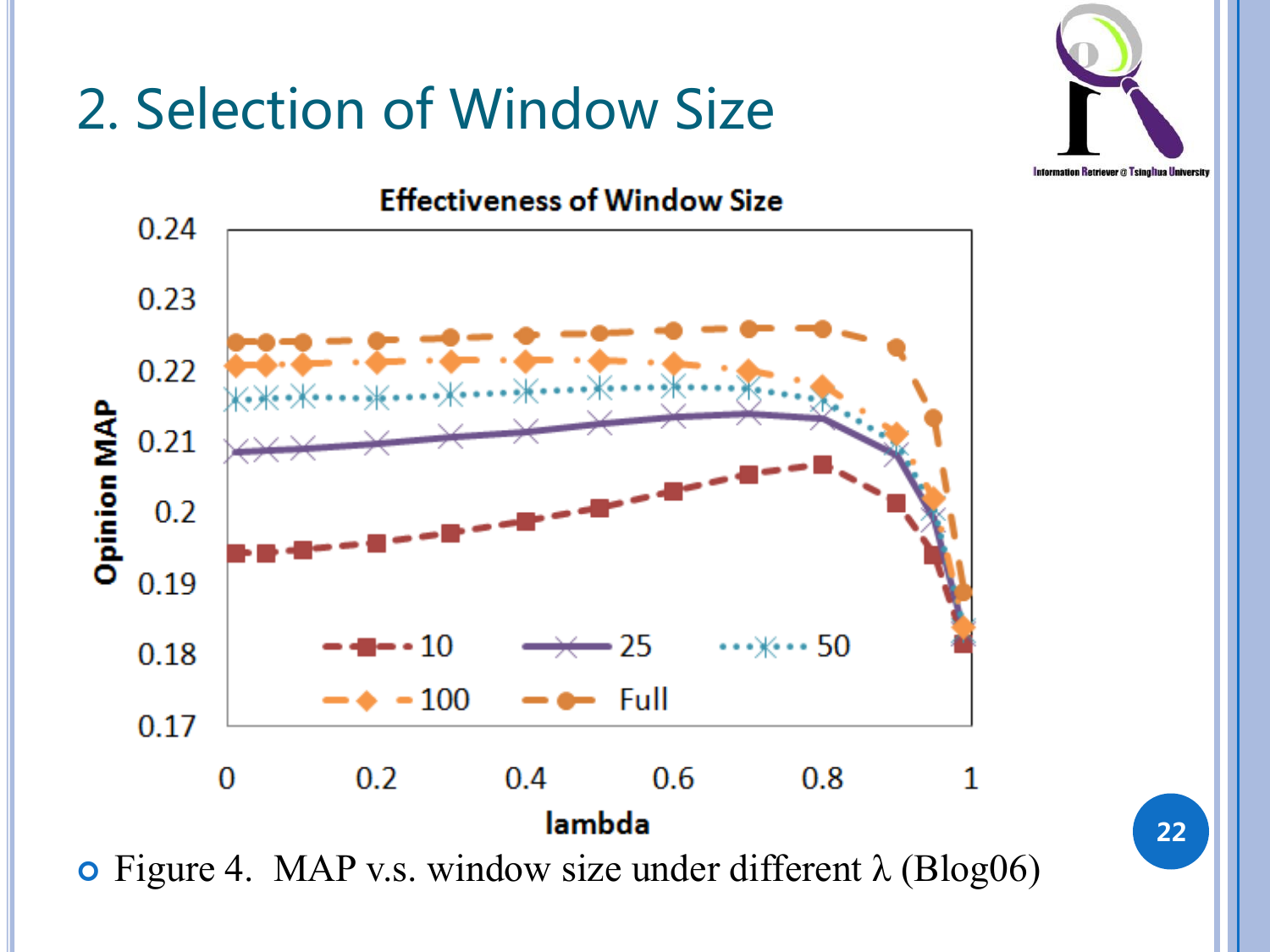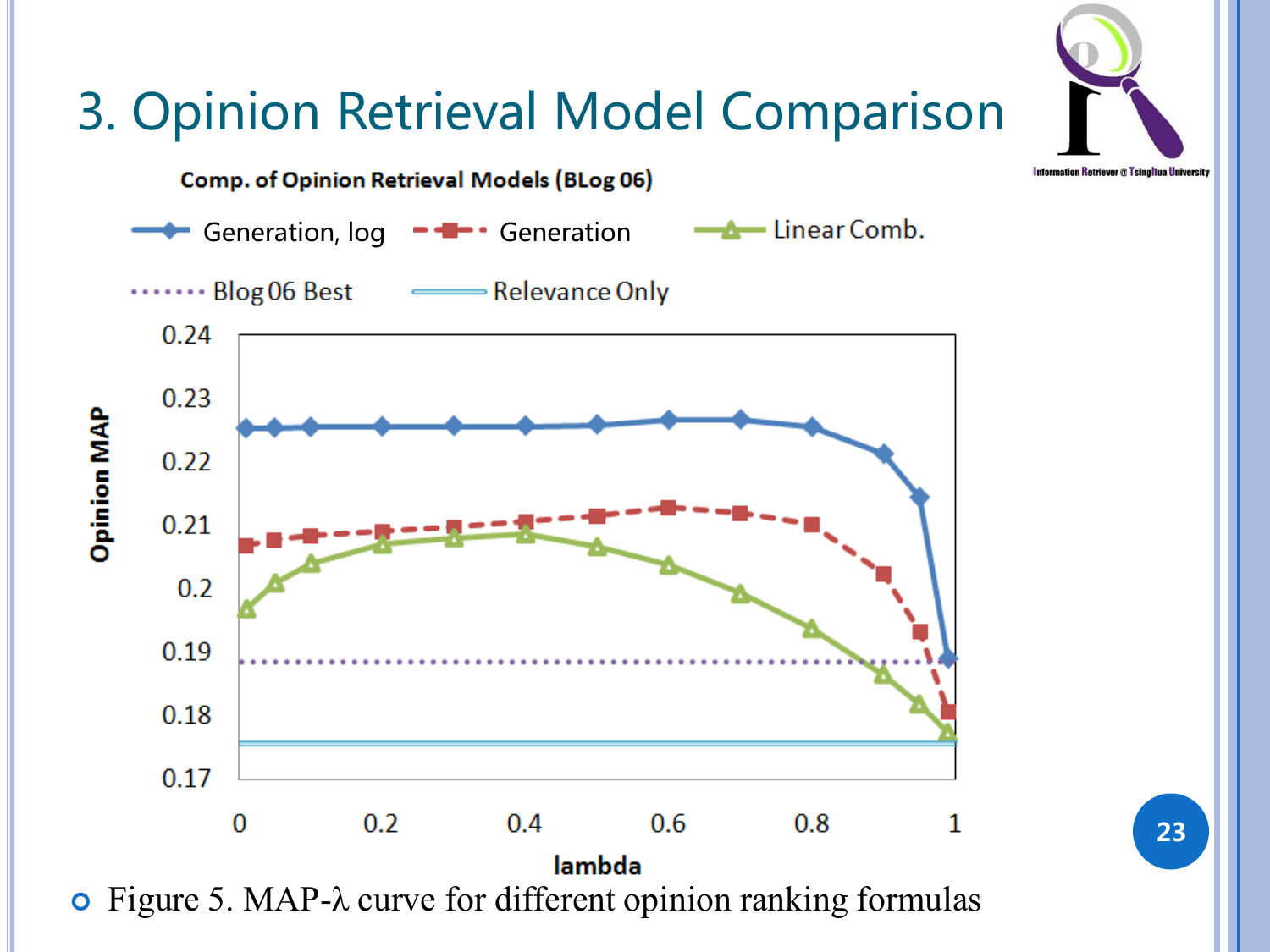#### 3. Opinion Retrieval Model Comparison (Cont.)

Precision



Figure 6. Precision-recall curves before and after opinion re-ranking of top 1000 relevant documents

nformation Retriever @ Tsinghua Uni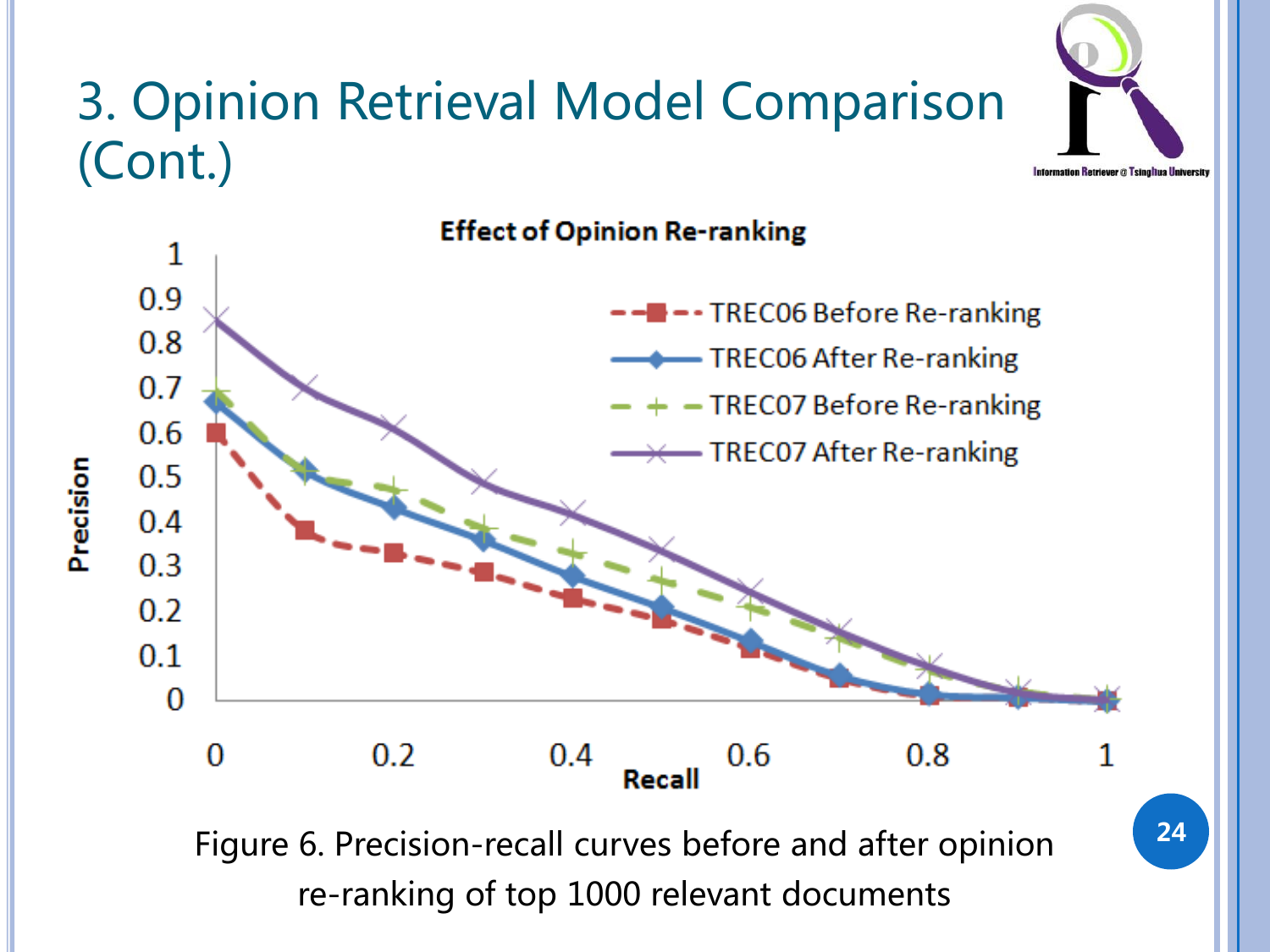#### 3. Opinion Retrieval Model Comparison (Cont.)





#### **Effect of Opinion Re-ranking (Hownet)**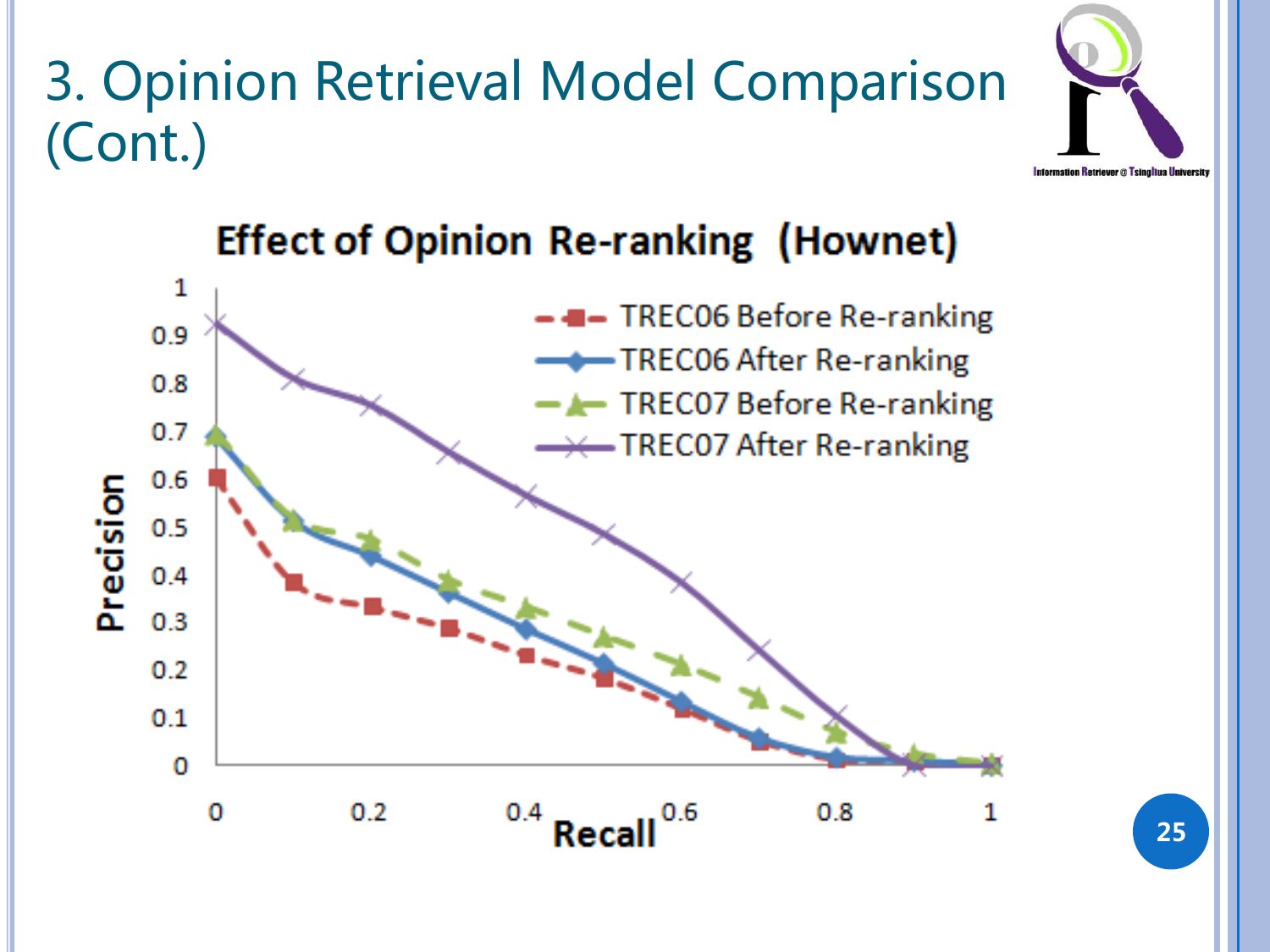#### 3. Opinion Retrieval Model Comparison (Cont.)



| Data Set | <b>Method</b>                      |          | <b>R-Prec</b> | P@10     |
|----------|------------------------------------|----------|---------------|----------|
|          | Best run at blog 06                | 0.2052   | 0.2881        | 0.468    |
|          | Best title-run at blog 06          | 0.1885   | 0.2771        | 0.512    |
| Blog 06  | Our Relevance Baseline (title-run) | 0.1758   | 0.2619        | 0.350    |
|          | Our Unified Model                  | 0.2257   | 0.3038        | 0.507    |
|          | Greatest improvement at blog 07    | $15.9\%$ | $8.6\%$       | 21.6%    |
|          | Our Relevance Baseline (title-run) | 0.2632   | 0.3249        | 0.432    |
| Blog 07  | Our Unified Model *                | 0.3371   | 0.3896        | 0.606    |
|          | improvement                        | $28.1\%$ | $19.9\%$      | $40.3\%$ |

\*: **on Blog 07 data, use the same parameters as those on Blog 06 data,**   $\lambda = 0.6$ , window = full, thesaurus: SentiWordNet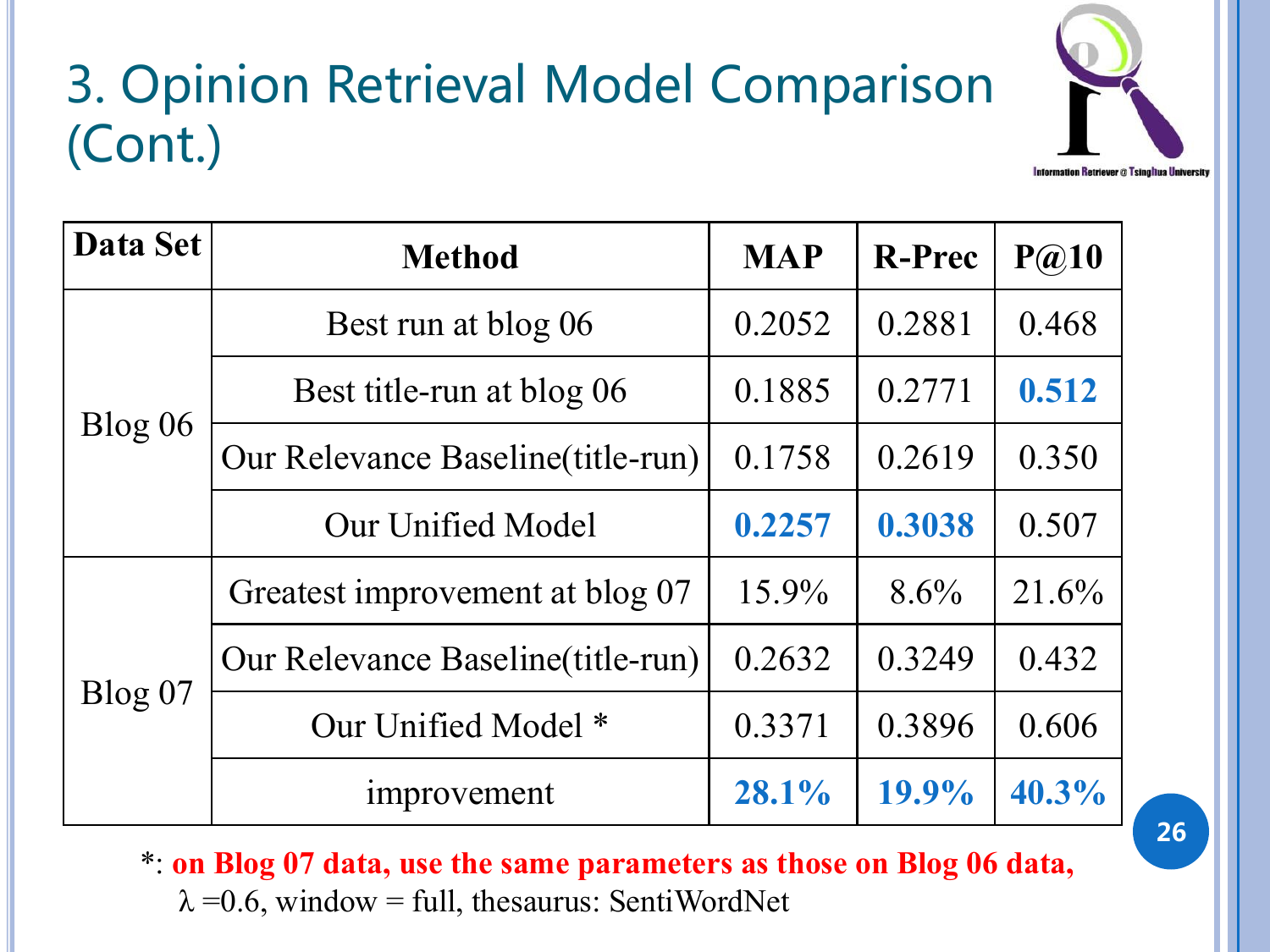## 4. per-topic analysis (MAP Gain)





#### Effect of Opinion Re-ranking Per Topic (on Blog 07 data)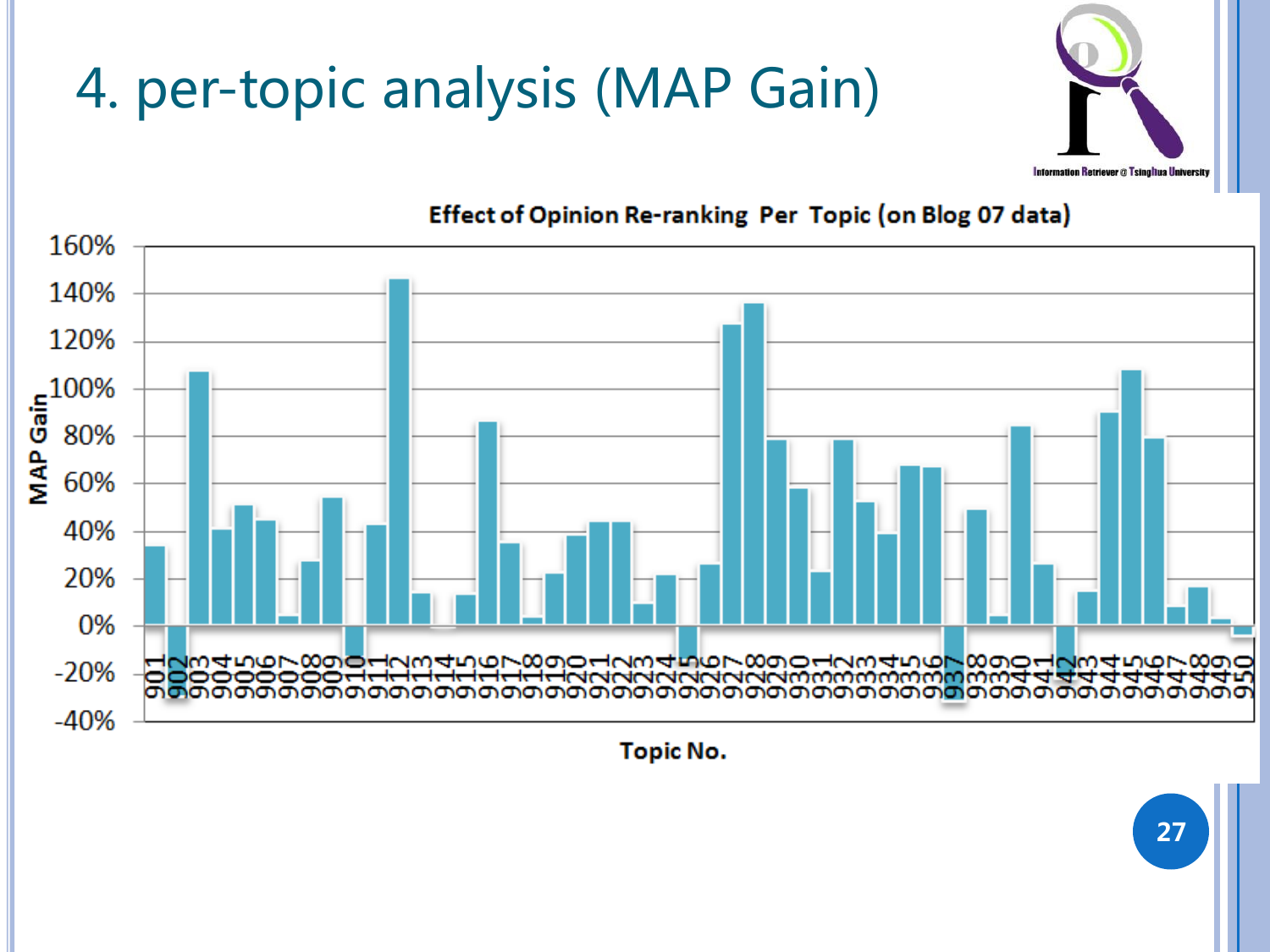

#### 4. per-topic analysis (p@10 Gain)

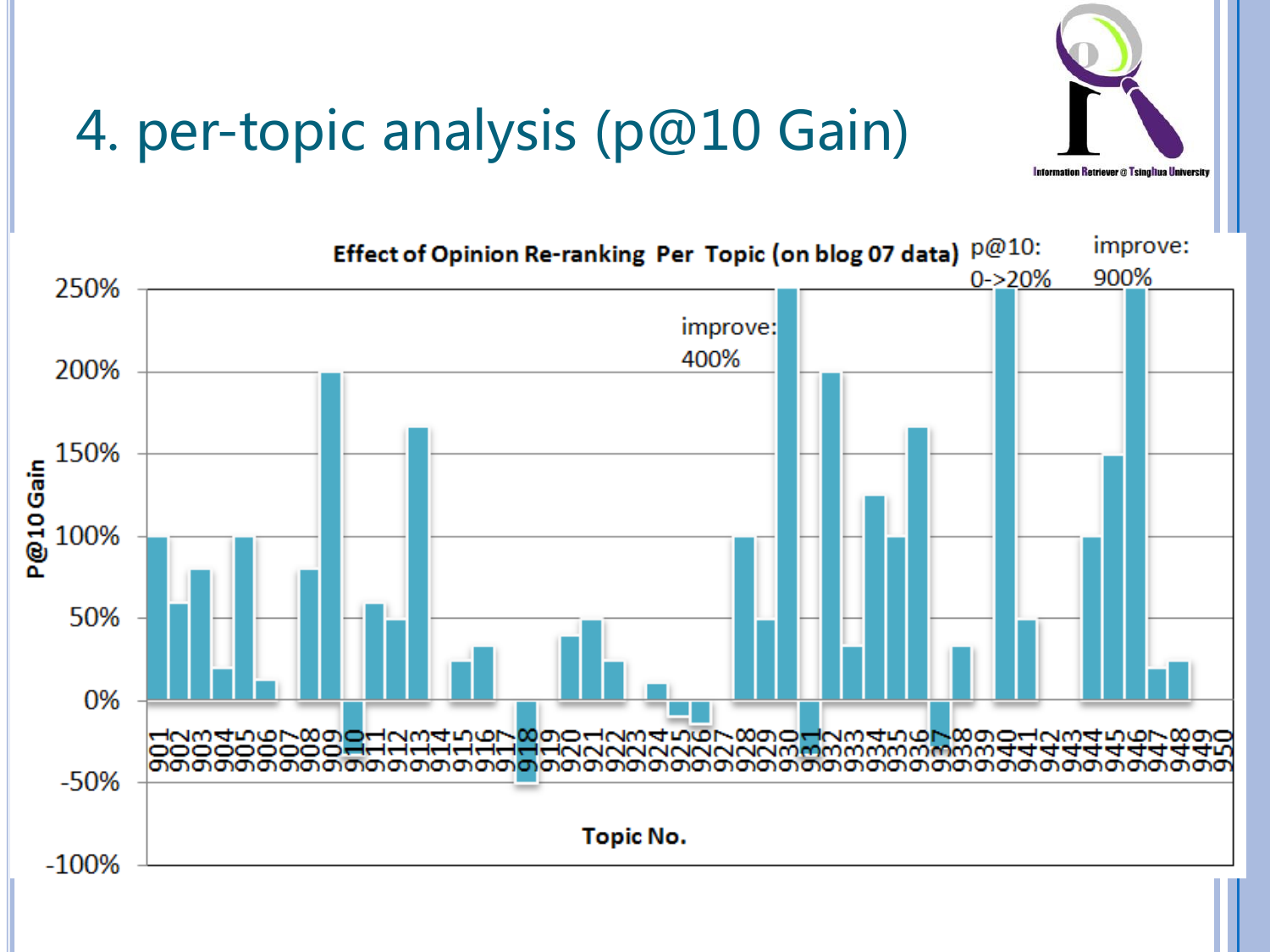## 5. Case Study



Details of the best re-ranked topics examples

| <b>Topic</b>          | <b>Title</b> |         | <b>Description</b>                                        |          |           |  |
|-----------------------|--------------|---------|-----------------------------------------------------------|----------|-----------|--|
| TREC 06 - 895         | Oprah        |         | Find opinions about Oprah Winfrey's TV show               |          |           |  |
|                       | <b>MAP</b>   | Prec@10 | Prec@30                                                   | Prec@100 | Prec@1000 |  |
| Before re-<br>ranking | 0.0687       | 0.2000  | 0.0333                                                    | 0.1200   | 0.0640    |  |
| After re-<br>ranking  | 0.2721       | 0.8000  | 0.5000                                                    | 0.3400   | 0.0640    |  |
| <b>Topic</b>          | <b>Title</b> |         | <b>Description</b>                                        |          |           |  |
| TREC 07 - 946         | tivo         |         | Find opinions about TIVO brand digital video<br>recorders |          |           |  |
|                       | <b>MAP</b>   | Prec@10 | Prec@30                                                   | Prec@100 | Prec@1000 |  |
| Before re-<br>ranking | 0.2779       | 0.1000  | 0.3333                                                    | 0.3900   | 0.2650    |  |
|                       |              |         |                                                           |          |           |  |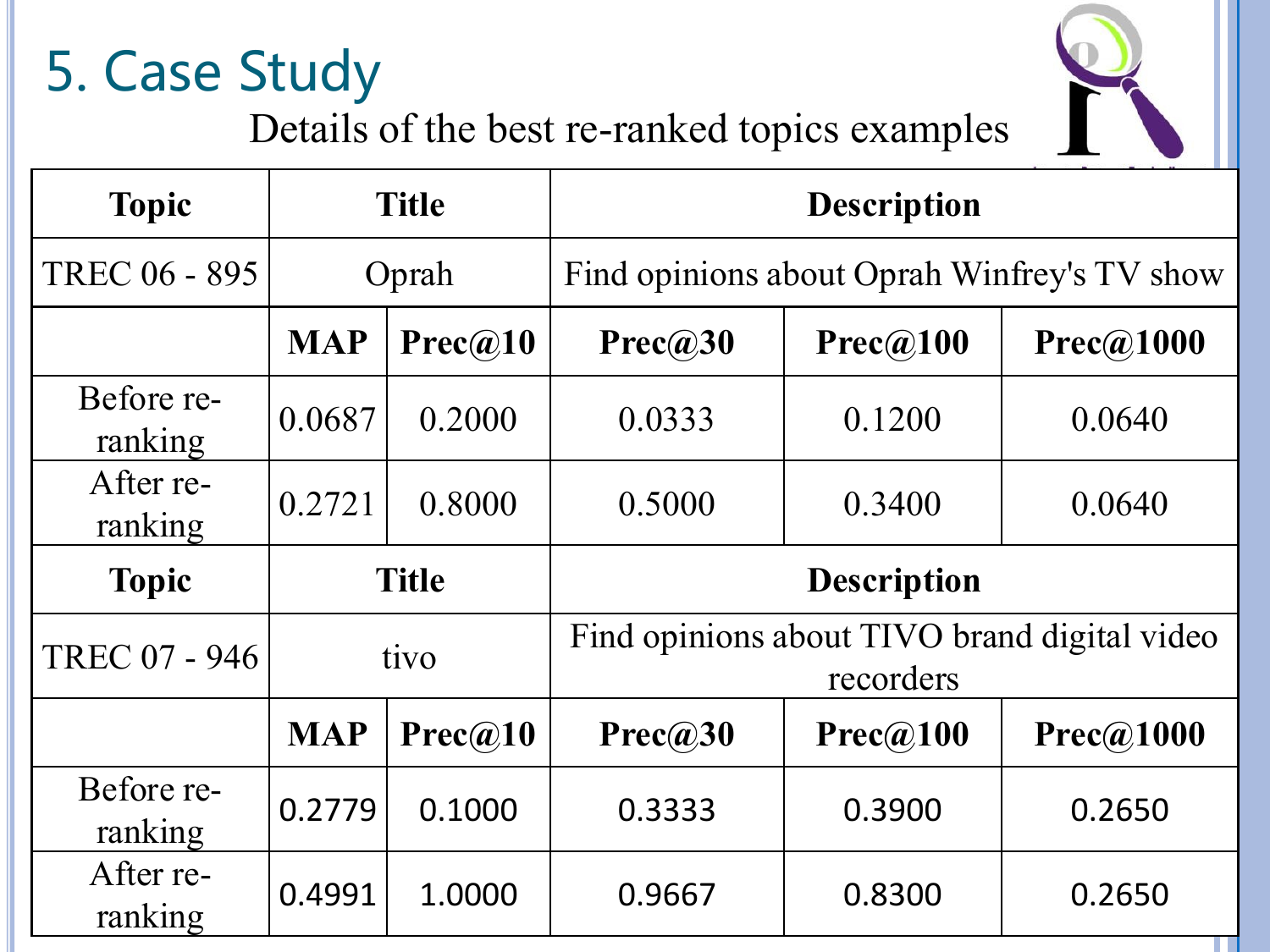#### Topic 946 – example 1



#### BLOG06-20051229-025-0029161424, ranked  $283 \rightarrow$  ranked1

- TiVo's custom wireless G USB adapter has arrived. As previously reported the adapter is compatible with Series 2 models and off-loads some of the network processing, by utilizing a full MAC chipset..." Sells for \$50 …… Factorial description, no opinion
- I understand it s not the adapter but the TiVo software, but I don't care. **TiVo could fix that pretty easy but** chooses not to at the expense of our security. I run my TiVo wireless. Mainly because...
- **I guess it s a good thing indirectly, less incentive to watch TV. Personally I think that it s nice to be able to organise TV life around your life**
- **Not having WPA is a fault of the Tivo software,** not the device (AFAIK this is not a "smart" device). I run all my Tivos with Netgear WG111s... **I ll also be a bit miffed** if they turn out to get decent transfer speed with these things as Tivo just sold me the 111s **as their**  30 **fastest transfer method,** ……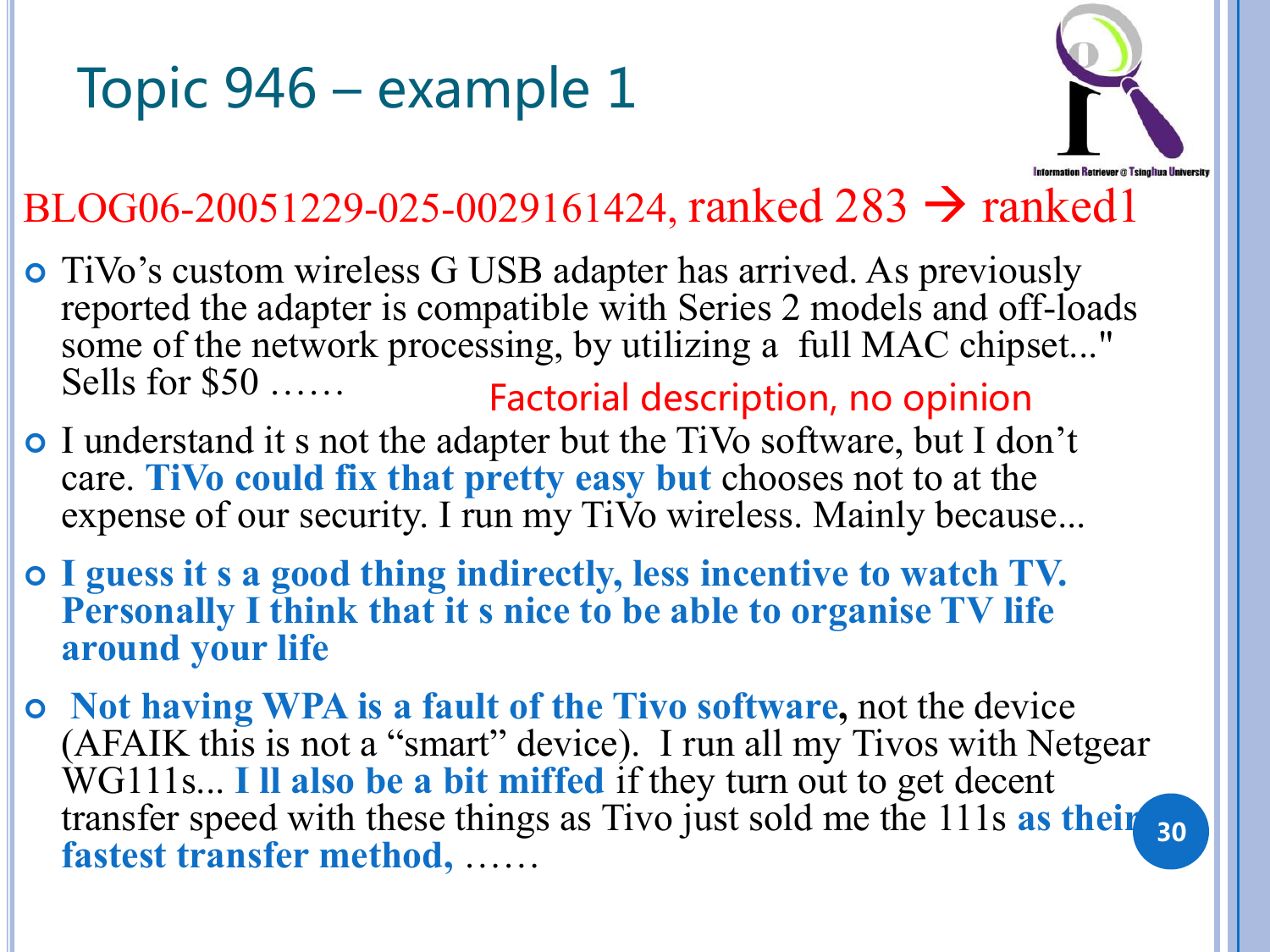#### Topic 946 – example 2



#### <DOCNO>BLOG06-20051225-017-0000132016</DOCNO>

<content>

Tivo

#### Ranked 5  $\rightarrow$  Ranked 306

#### Monday, August 15, 2005

The Internet s tivo software Resource Search Google: Other tivo software Resources: Hacking the TiVo TiVo is a trademark of TiVo Inc. This site or software on this site is in no way affiliated with or endorsed by TiVo Inc. TiVo Community Forum - powered by vBulletin This also includes hacks that remove ads from TiVo software. 17385 2434... USATODAY.com - TiVo investors give standing ovation to Comcas..

posted by mdb  $\omega$ 

0 Comments:

</content>

 $<$ /DOC> 31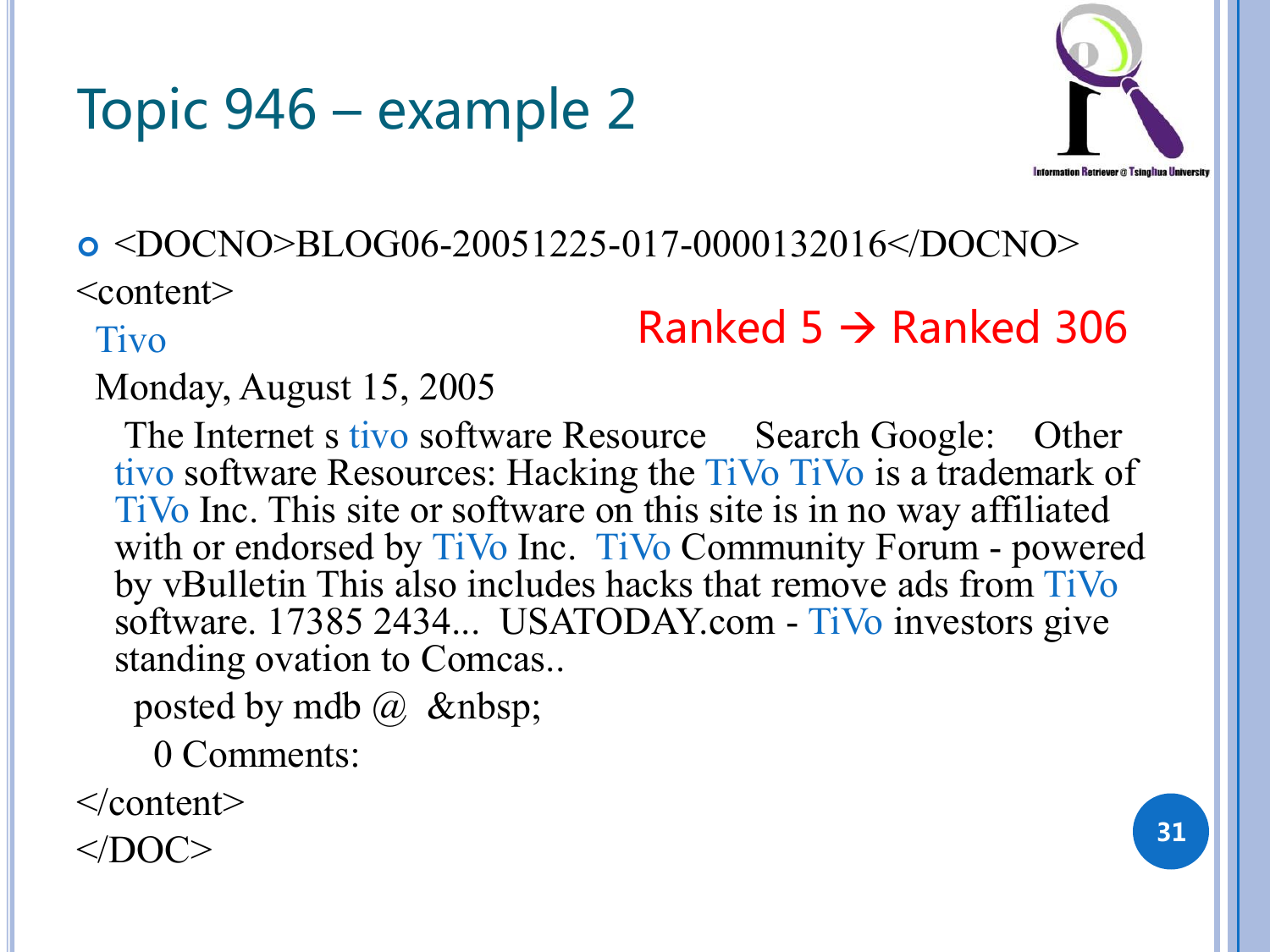# Conclusion



- Proposed a formal generation opinion retrieval model
	- Topic relevance & sentimental scores are integrated with quadratic comb.
- Opinion generation ranking functions are derived
	- Using the language modeling approach with smoothing
	- With logarithm normalization paradigm
- Discussed the roles of the sentiment lexicon and the matching window.
- It is a general model for opinion retrieval
	- Domain-independent lexicons
	- No assumption has been made on the nature of blogstructured text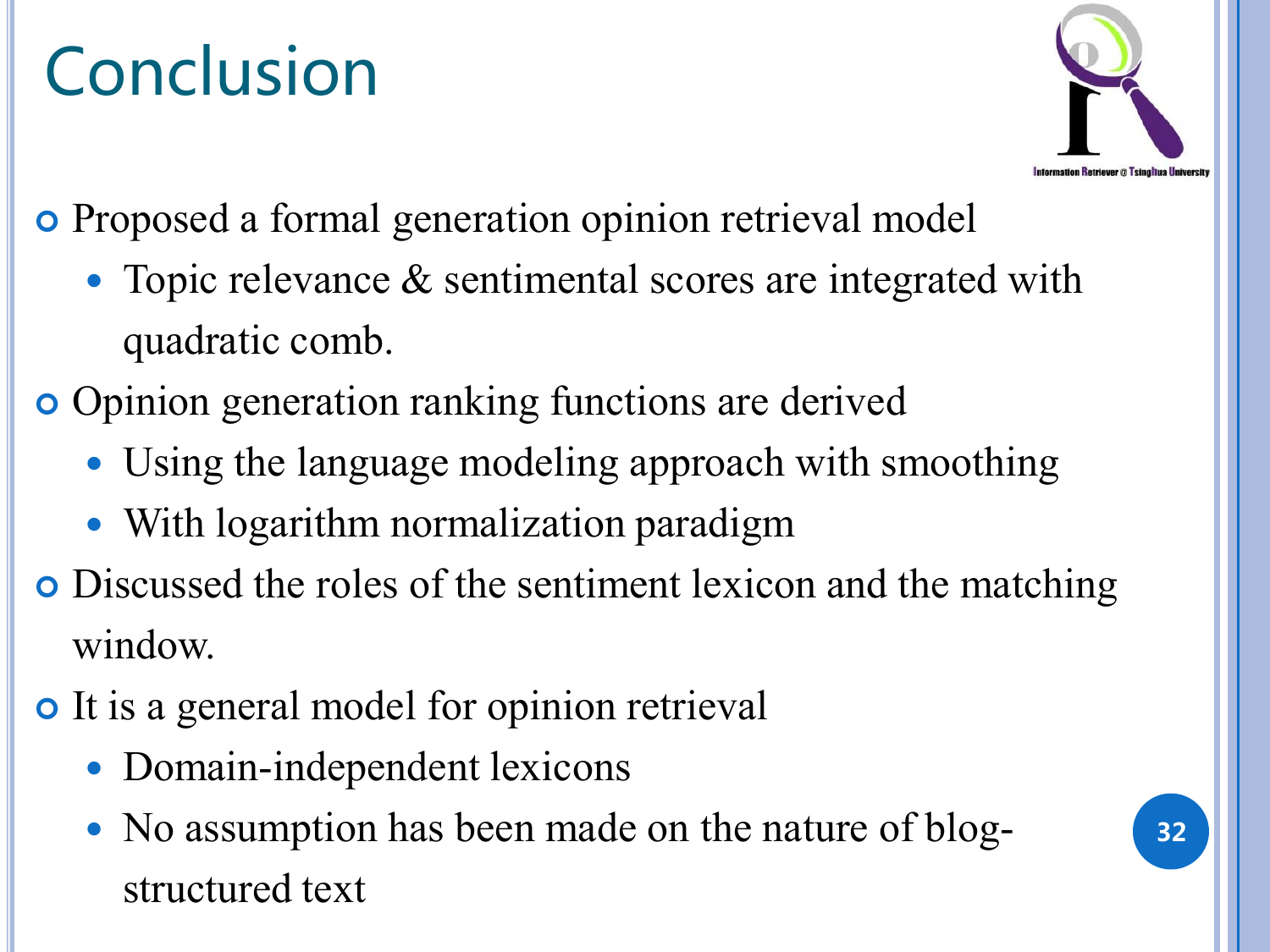# Future work



- Automatically constructing collection-based sentiment lexicons
- Understanding the nature of opinion expressing behavior on the Web
- Go beyond document re-ranking
	- Opinion-oriented index

……

• Use linguistic information